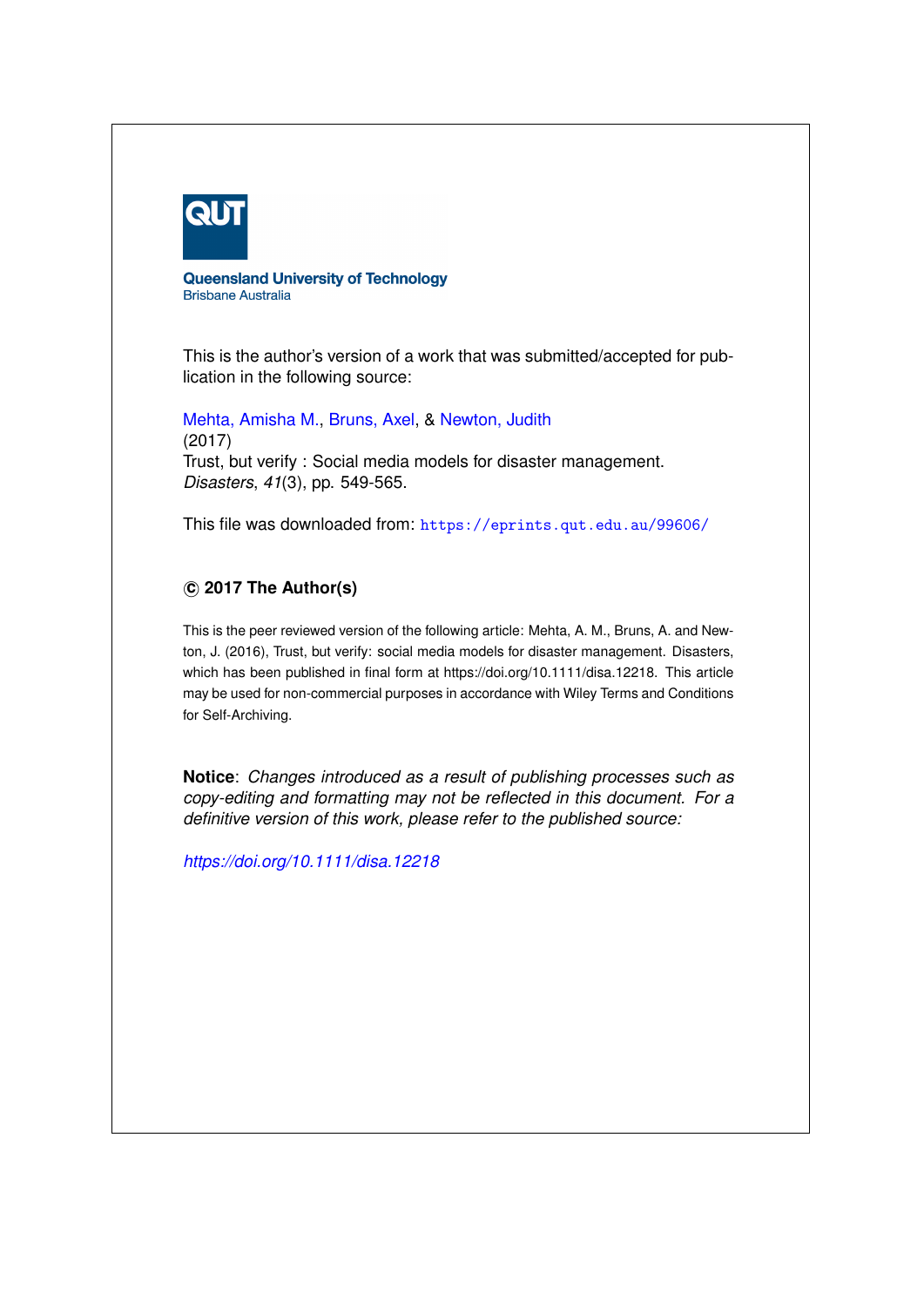# **Trust, but verify: social media models for disaster management**

**Amisha M. Mehta** Associate Professor, QUT Business School, Queensland University of Technology, Australia, **Axel Bruns** Professor, Digital Media Research Centre, Queensland University of Technology, Australia, and **Judith Newton** Researcher, Digital Media Research Centre, Queensland University of Technology, Australia,

A lack of trust in the information exchanged via social media may significantly hinder decision-making by community members and emergency services during disasters. The need for timely information at such times, though, challenges traditional ways of establishing trust. This paper, building on a multi-year research project that combined social media data analysis and participant observation within an emergency management organisation and indepth engagement with stakeholders across the sector, pinpoints and examines assumptions governing trust and trusting relationships in social media disaster management. It assesses three models for using social media in disaster management—information gathering, quasijournalistic verification, and crowdsourcing—in relation to the guardianship of trust to highlight the verification process for content and source and to identify the role of power and responsibilities. The conclusions contain important implications for emergency management organisations seeking to enhance their mechanisms for incorporating user-generated information from social media sources in their disaster response efforts.

**Keywords**: agency theory, emergency management, natural disasters, social media, trust

# **Introduction**

Trust plays a critical role in communication, exchange, and decision-making. Typically, it is built over time by drawing on personal sources of information that legitimise and reduce risk in trusting others. Impersonal trust, or trust without a personal history (Shapiro, 1987), is a commonly accepted process that operates in relationships between and among citizens and institutions such as government and the mass media. For instance, a journalist acts on behalf of readers or viewers to identify and investigate the story, verify facts and sources, and share knowledge that is likely to influence opinion and decision-making (Mehta, 2007).

The context of disaster management provides an interesting lens with which to examine trust, which assumes new meaning as people use information to make swift and critical decisions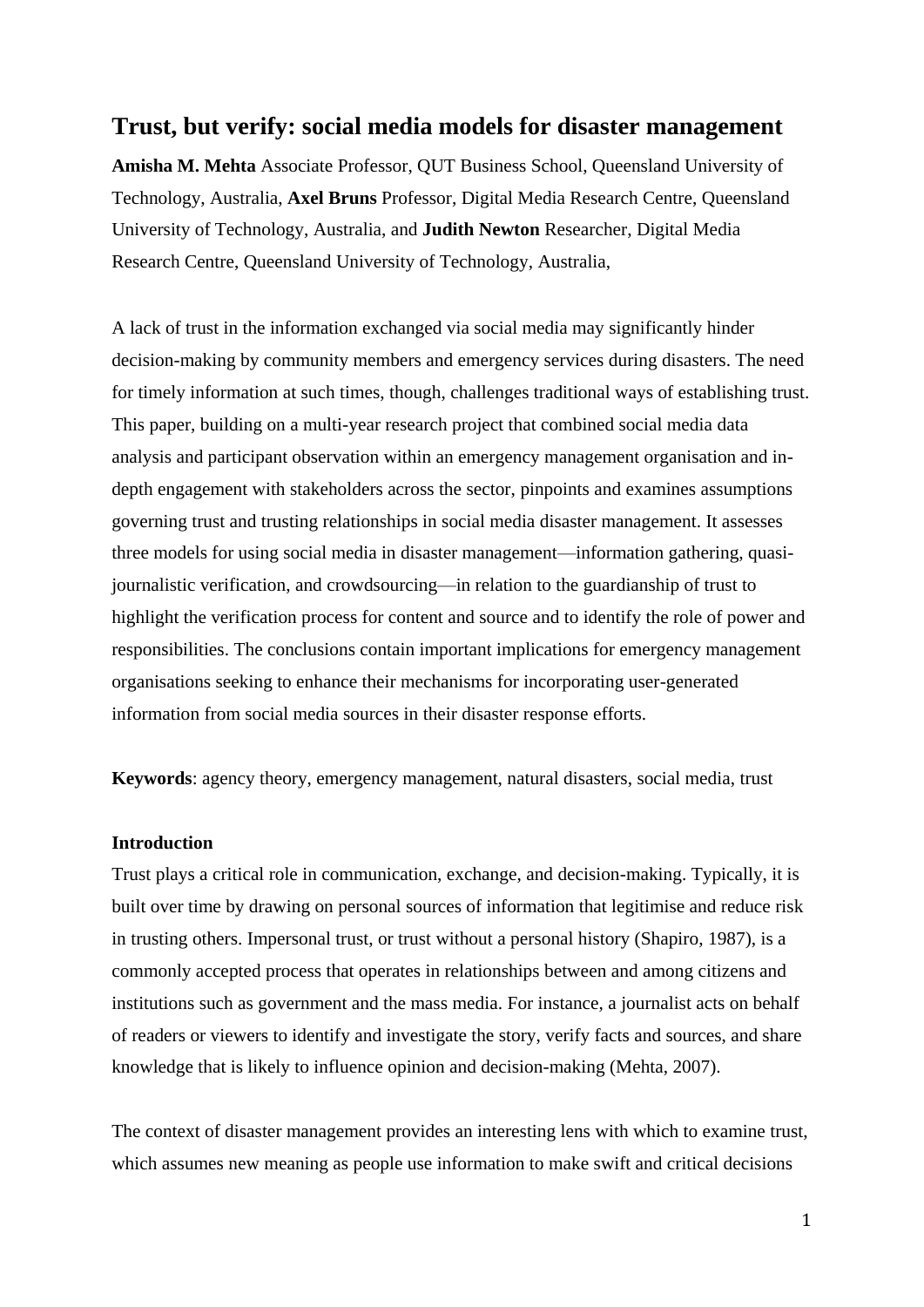about how to protect lives and property. Critical and operationally relevant information is now commonly exchanged via social media and other digital platforms that are well-suited to delivering data directly to citizens and emergency management organisations and to encouraging exchanges between them. In such environments, however, information may not pass through the usual process of verification, challenging the way in which both citizens and governments accept, process, and act on it.

Disasters create a unique space in which to consider how the concept of time can challenge traditional models of trust in communication. Indeed, recent research following earthquakes in Chile showed how disasters established an opportunity to build interpersonal trust in communities (Dussaillant and Guzmán, 2014). This paper, drawing on the unique environment presented by disasters, investigates the intersection between the management of natural disasters, trust, and social media to understand better how trust is verified online. This process builds on existing work that categorises the functionality of social media (Jung and Moro, 2014; Houston et al., 2015) by assessing the verification of information during disasters using a guardianship of trust model. This approach highlights the mechanisms that guide and assure trust and influence power in relationships between individuals and emergency services organisations.

To achieve this task, this study defines trust both from a theoretical perspective and in the context of disaster. The next section outlines the methodology used to evaluate three broad approaches utilised by emergency management organisations to validate social media content during disasters. Three models for social media and trust are then presented and explored. Finally, the paper sets out implications for social media management during disasters.

## **Trust during disasters**

Trust, in the context of disasters, is an important precursor to risk perception and risk acceptance (Poortinga and Pidgeon, 2003), making it an essential component of risk and crisis communication. While there are many definitions of trust, a broad one is that it is a belief that, in the absence of any evidence, things will work out (Gambetta, 1988). Mayer, Davis, and Schoorman (1995, p. 712) offer a more specific one: the 'willingness of a party to be vulnerable to the actions of another party based on the expectation that the other will perform a particular action important to the trustor, irrespective of the ability to monitor or control that other party'. This definition, drawn from management research, underlines how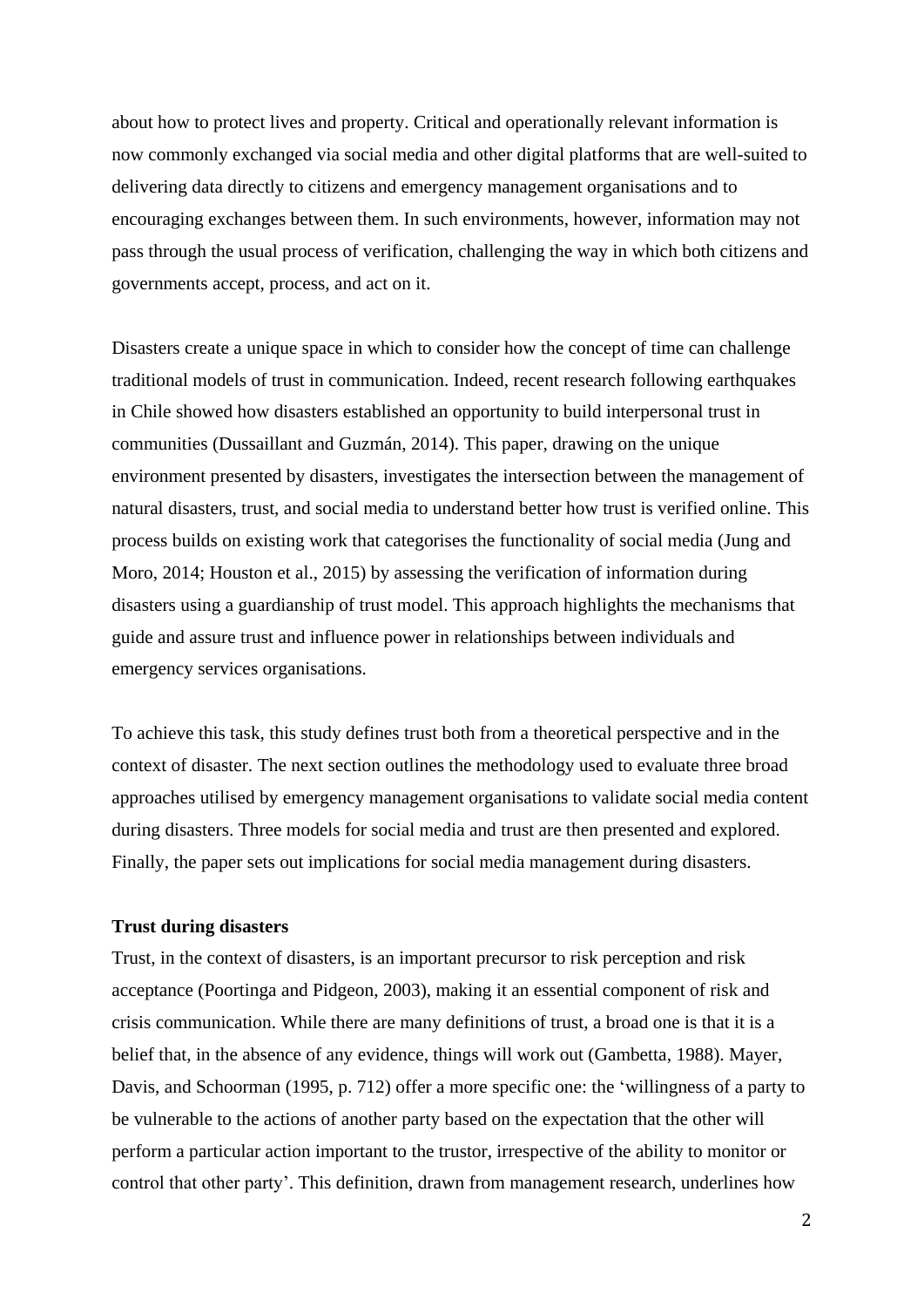trust traditionally is understood as a dyadic process between two parties: a trustor or trusting party; and a trustee or party to be trusted (Mayer, Davis, and Schoorman, 1995). Trust, though, also functions in more complex relationship models composed of multiple parties and varying levels of power.

Trusting beliefs are based on three characteristics—ability, benevolence, and integrity which comprise the trustworthiness of a person or organisation and are used to evaluate the characteristics and actions that lead to trust (Mayer, Davis, and Schoorman, 1995; Schoorman, Mayer, and Davis, 2007). Perceived ability is defined as the skills and competencies that enable influence within a particular domain (Mayer, Davis, and Schoorman, 1995; Tomlinson and Mayer, 2009). Perceived benevolence is the extent to which the 'trustee is believed to want to do good to the trustor' (Mayer, Davis, and Schoorman, 1995, p. 718). Perceived integrity refers to the trustee's adherence to standards, principles, and values relevant to the trustor (Mayer, Davis, and Schoorman, 1995; Tomlinson and Mayer, 2009). When ability, benevolence, and integrity are perceived to be high, high levels of trustworthiness follow (Mayer, Davis, and Schoorman, 1995). Disaster researchers also recognise the various aspects of trust, identifying competence, vested interest, and scepticism (Haynes, Barclay, and Pidgeon, 2008), which constitute trust and which influence judgements and behaviours related to it.

## *Trust under uncertainty and time pressures*

Ideally, trust builds over time, as institutions, organisations, and people engage and generate knowledge and develop confidence in each other. Trust can be a taken-for-granted part of exchange or transactional relationships, yet often it is tested in situations such as natural disasters. The uncertainty and time pressures of disasters can work together to challenge existing trust and to create new pathways for it. While emergency management organisations are often highly trusted agencies, disasters present multiple uncertainties that can limit their expertise and can lead community members to value alternative sources (Haynes, Barclay, and Pidgeon, 2008).

Disasters also bring together rapidly a number of official and unofficial stakeholders who may not have any pre-existing relationships with each other or familiarity with events (Paton, 2007). In such a setting, people may judge trust intuitively by drawing on similarities in perceived values rather than undertaking systematic assessments (Poortinga and Pidgeon,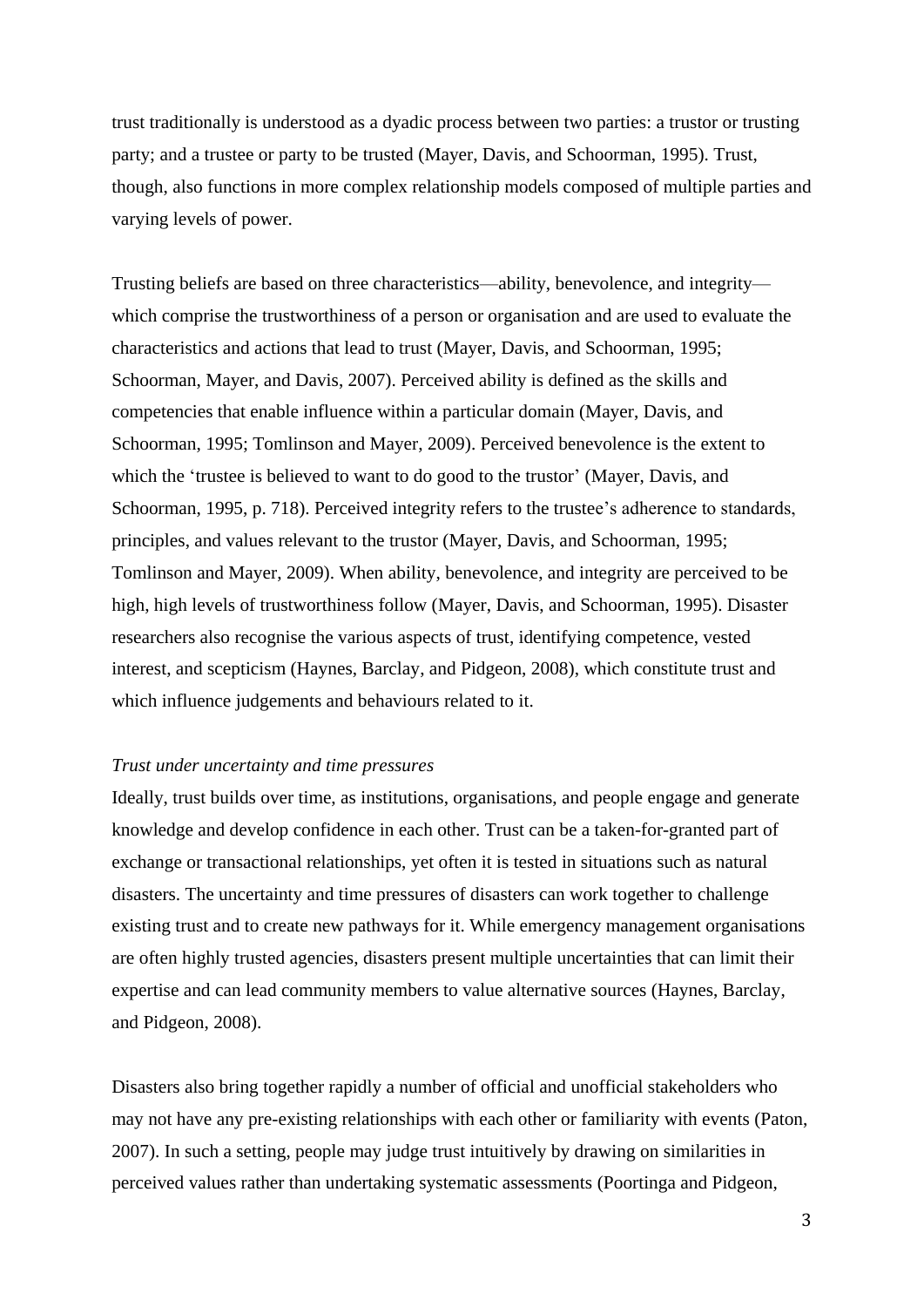2004, p. 1476). This kind of trust preferences connections with those who have similar social identities and evaluations of the situation(Poortinga and Pidgeon, 2004), which may conflict with the advice of emergency management organisations.

## *The foundations of impersonal trust*

Owing to time pressures and uncertainty, impersonal trust may replace personal trust as a driver of evaluating information during disasters. Impersonal trust exists when people or institutions lack common personal links, a history, or even the potential for ongoing exchange (Lane, 1998, p. 12). Impersonal trust may be situation-specific and short term among institutions and people, but it can also become a means to underwrite personal trust (Luhmann, 1988). Shapiro (1987, p. 634) describes the process and the importance of impersonal trust:

Impersonal trust arises when social-control measures derived from social ties and direct contact between the principal and agent are unavailable . . . when faceless and readily interchangeable individual or organizational agents exercise considerable delegated power and privilege on behalf of principals who can neither specify, scrutinize, evaluate, nor constrain their performance.

There are a number of mechanisms available to institutions, such as emergency management organisations and the media, to exhibit swiftly impersonal trust to the general public, but knowledge of how ordinary people develop and demonstrate impersonal trust among each other and to emergency services agencies is scarce. Agency theory offers some insights to fill this gap. Here, trust is based on an exchange or network of relationships. In principal-agent relationships, all parties work towards outcomes from an impersonal basis, and principals can invest authority or responsibility in agents to act on their behalf (Shapiro, 1987, p. 626). In trusting agents, principals bear risks because they cannot observe the agent's efforts in completing required tasks (Shapiro, 1987; Beccerra and Gupta, 1999; Zech, 2001; Miller and Whitford, 2002). As a result, principals trust agents to 'bridge the barriers of direct physical access to information and property' (Shapiro, 1987, p. 627).

Trust between the community and emergency management organisations in a time of disaster is crucial as it enables these organisations to independently respond to, protect, and minimise harm to the community they serve. Not only does this apply to impersonal trust in the sense of a physical response, but also in relation to social media communication. Without any direct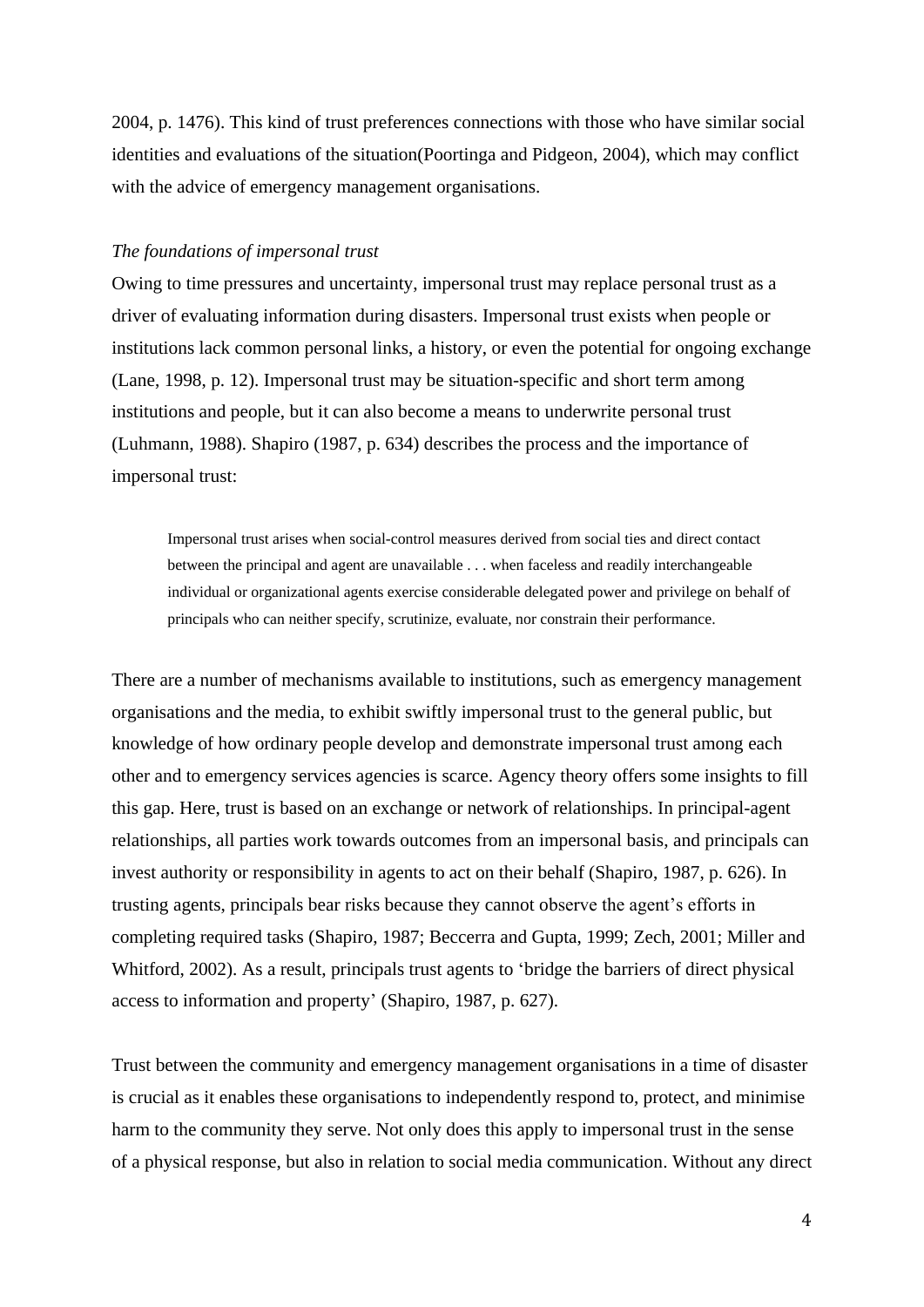or personal contact, the community, as principals, must trust the information and warnings provided by emergency services, as they act as organisational agents.

Vulnerability in situations of impersonal trust led Shapiro (1987, p. 635) to introduce the concept of guardians of trust, 'a supporting social-control framework of procedural norms, organisational forms, and social-control specialists, which institutionalise distrust', on which principals rely. Traditional guardians of trust are institutions such as government or professional associations, as well as agents and private entrepreneurs (Shapiro, 1987, p. 635). For instance, professional bodies use membership or accreditation to monitor the performance of members and to hold those in positions of trust to account (Shapiro, 1987). To achieve positive outcomes within the principal-agency relationship, Eisenhardt (1989, as cited in Creed and Miles, 1996, p. 23) focuses on the use of 'controls and incentives to combat the purported tendency of agents to engage in suboptimal and/or self-serving behaviours'.

Social media and communication during disasters challenge some of the theoretical assumptions of principal-agent relationships, creating opportunities for the evaluation and production of ongoing trust. Social media make visible transactions that enable principals to monitor information posted by organisational agents, through multi-way communications with other social media users, crowdsourced information, self-regulation, and debunking of posts (Mendoza, Poblete, and Castillo, 2010; Veil, Buehner, and Palenchar, 2011). This can be quite problematic in some cases for emergency management organisations as the likelihood of building trust relationships with individual users across wide geographical areas where disasters have the potential to strike is limited. In addition, it restricts emergency management organisations' ability to trust information coming from their online community without validation of content.

At the same time, the perceived authority and expert knowledge of emergency management organisations can facilitate the building of a trust relationship between the online social media community and related organisations. This trust may be strengthened further when organisations share a history with their online networks (Veil, Buehner, and Palenchar, 2011). For example, the interaction of the Queensland Police Service with its online community during the devastating flooding in the northeast state of Australia in January 2011 (Bruns et al., 2012) generated enough impersonal trust to sustain ongoing network growth and multi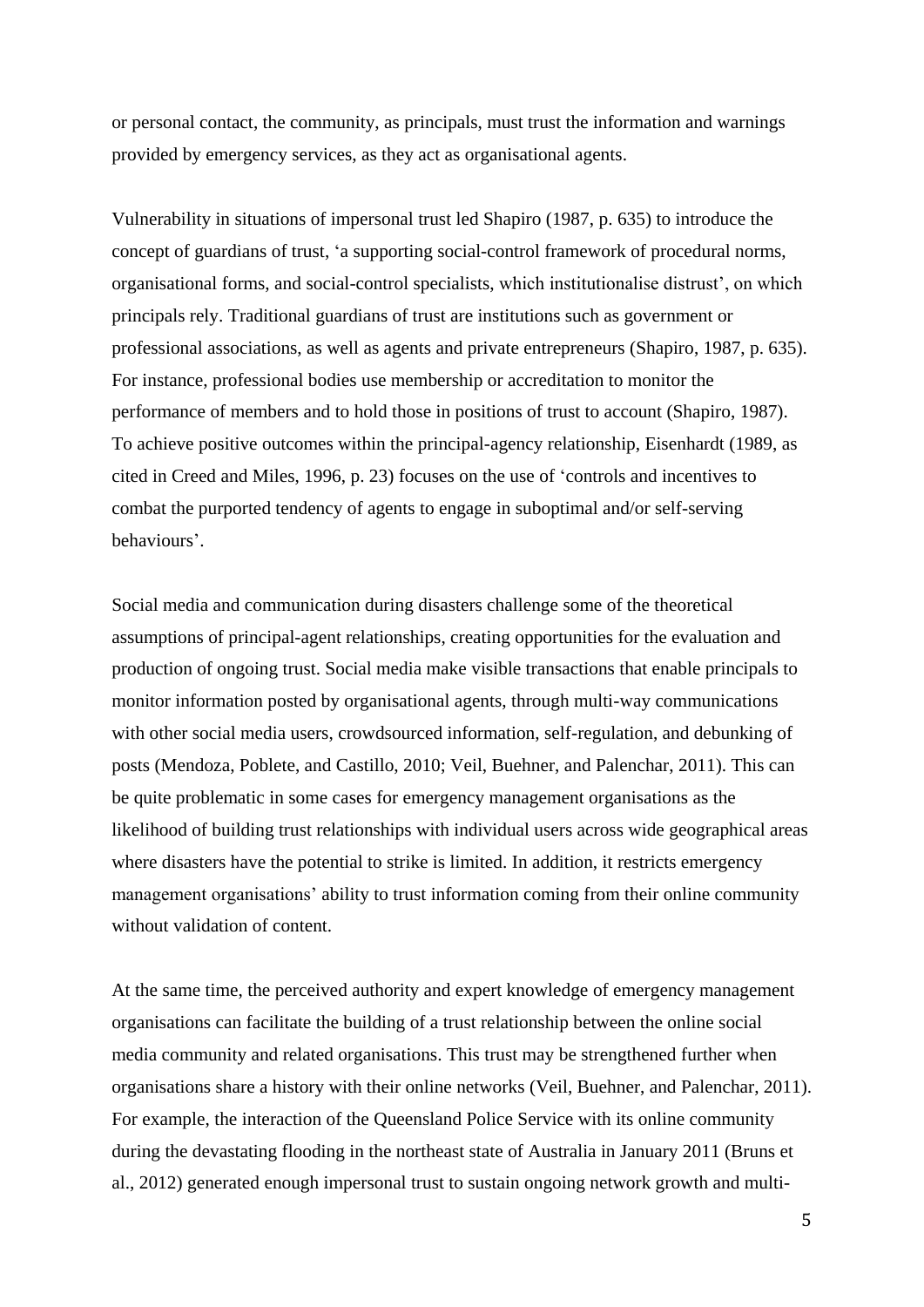way communication in subsequent times of crisis and routine operations. Social media thus provide a channel for organisations to transform impersonal trust into interpersonal trust via a shared history, sustained social media interactions, and the emerging reputation with the online community that is gradually forged.

## *Trust and emergency management processes and policy*

Research shows that, in some instances, emergency management organisations have been hesitant to trust and act on user-reported information from social media platforms, owing to the inability to validate message content within a very short timeframe (Crowe, 2012; Haddow and Haddow, 2014). This positioning frequently limits social media to serving as tools for dissemination, rather than as platforms for systematic information exchange and usage (Lindsay, 2011). Five years ago, Gao, Barbier, and Goolsby (2011) pointed out that knowledge management during disasters was emergent, highlighting the potential for trust, crowdsourcing, and effective and efficient responses (Yates and Paquette, 2011, p. 13). At the same time, the dangers of social media as knowledge management tools also were noted, including accuracy of information exchanged, malicious uses, technological limitations, administrative costs, and privacy (Lindsay, 2011).

This paper analyses the ways in which trust is produced, guarded, or verified on social media during disasters as a means to inform emergency management processes and policy. Specifically, it explores the potential mechanisms by which emergency management organisations may come to trust the information originating from the wider community of social media users in general, and may identify especially trustworthy individual users with whom it would be valuable to develop a closer relationship built on interpersonal trust.

# **Methods and data sources**

The observations presented in this paper build on a multi-year research project conducted at the Centre for Emergency and Disaster Management, Queensland University of Technology, and funded by the Australian Research Council. The project, entitled 'Social Media in Times of Crisis', reviewed the social media strategies of Australian emergency management organisations during a number of recent natural disasters, with a focus on Facebook and especially on Twitter. The mixed-methods quantitative and qualitative analysis of social media activities by emergency management organisations and their followers (see, for example, Bruns et al., 2012) was complemented by the placement of a long-term researcher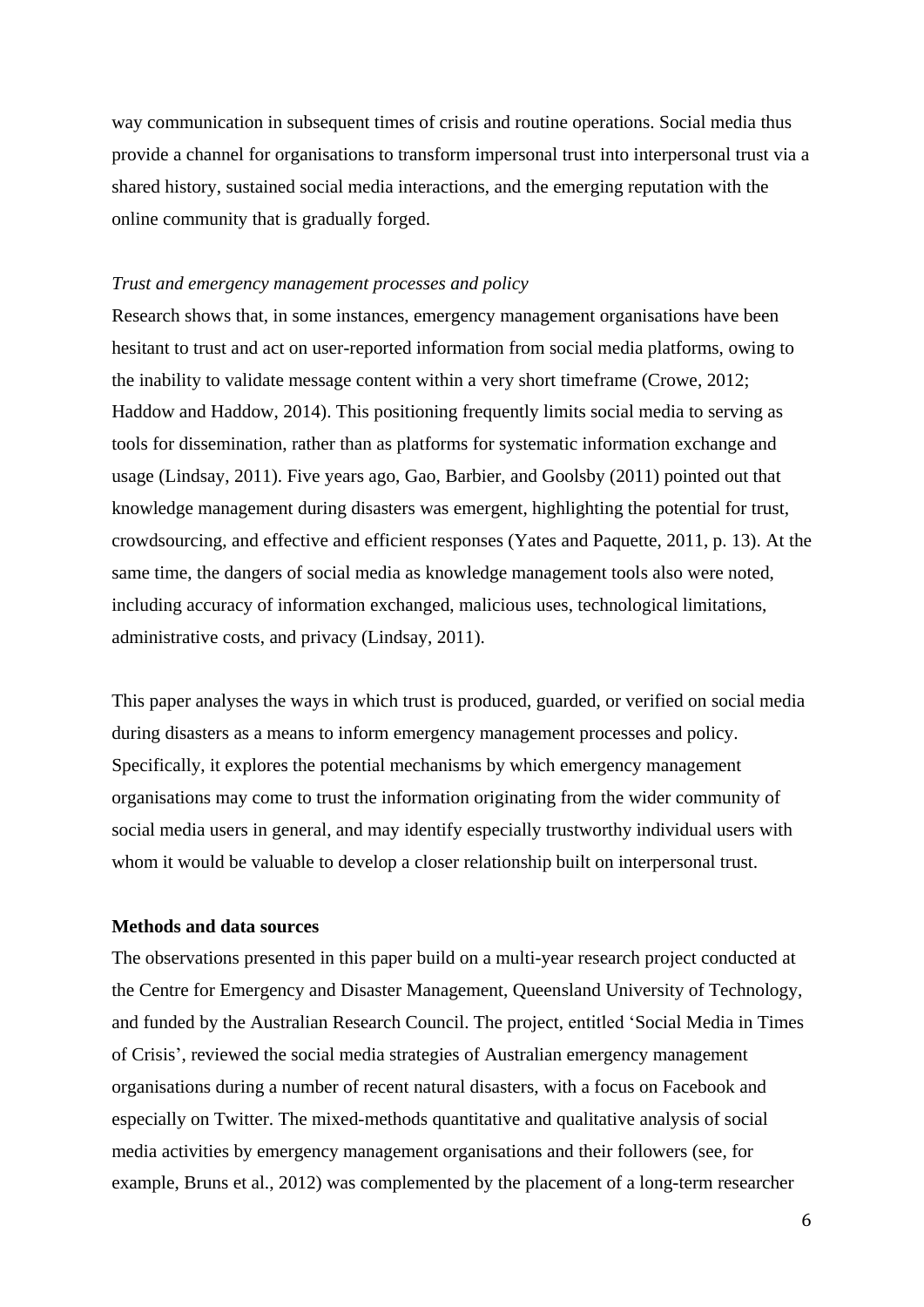with the social media team of the Queensland Fire and Emergency Services (QFES), enabling participant observation of its social media activities, including during a number of recent disasters, such as cyclones and storm-related flooding throughout the state's annual summer storm season between November and April.

In addition, the research project developed a nationwide network of contacts across the Australian emergency services sector, concentrating particularly on media and social media officers in emergency services organisations and the fire and police services. Drawing on this network, the project convened a number of roundtables and workshops to gather information, experiences, and opinions on the use of social media in crisis communication and disaster management, and to gauge the need for further research and policy initiatives in this field. A policy proposal seeking to enhance recognition of and support for social media teams within emergency management organisations is currently being developed.

This paper presents a synthesis of the observations made through these research activities. As well as secondary sources, it draws chiefly on analysis of observable social media activities on Facebook and Twitter, on participant observation of and follow-up interviews with QFES social media team personnel, and especially on several workshop and roundtable discussions with staff from a range of Australian emergency services organisations. The bulk of this data gathering was conducted on condition of anonymity to enable staff to speak freely without fear of repercussions from higher levels of management. To protect the informants, the viewpoints are presented as a composite, idealised picture that refrains from citing individual statements and from referring directly to the specific approaches of any one of the organisations involved in the study.

# **Models for social media use**

From the observations across an array of emergency management organisations, one can distinguish three broad models for the positioning of social media use in such entities, each pointing to a different process of developing and verifying trust in social media users and the crisis-relevant information they share (see Table 1). The three models as presented here serve as ideal types; in their practical application in emergency management, combinations of these approaches also can be found. Furthermore, each of the models reflects a different conceptualisation of the role of social media within the overall emergency management and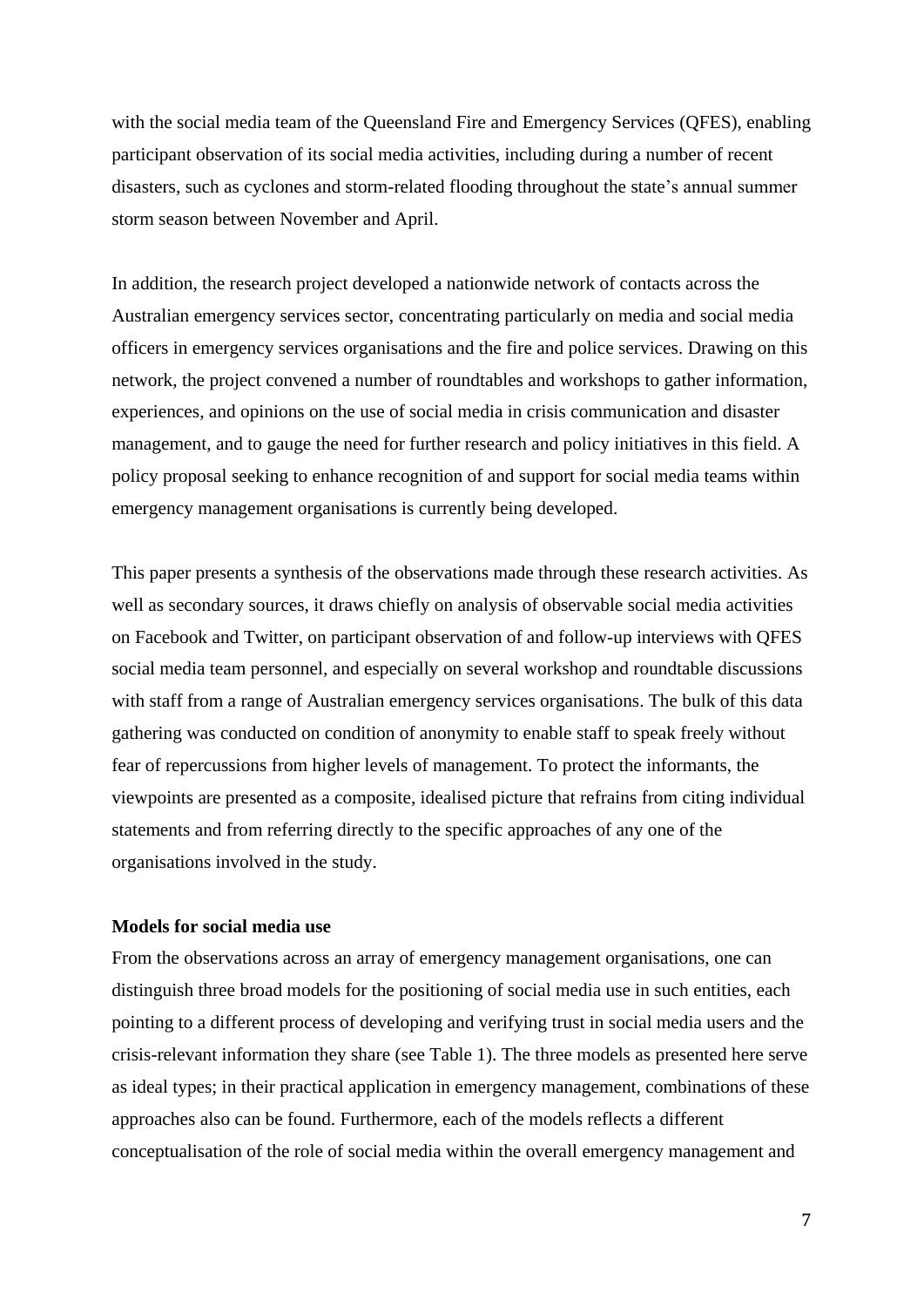crisis communication effort, and thus necessitates a change in the organisational placement of staff charged with operating the social media activities.

Although the focus of the research is on the use of social media during natural disasters, it is likely that these models also apply to other human-made disasters and crises. Similarly, while the research engaged exclusively Australian emergency management organisations, these models should also be of relevance to bodies in comparable developed nations, and potentially beyond.

| Social media model          | <b>Verification process</b>               | <b>Trust relationship</b>            |
|-----------------------------|-------------------------------------------|--------------------------------------|
| Intelligence gathering to   | Individual updates not considered;        | Traditional principal-agency model   |
| detect and track disaster   | decisions based on aggregate patterns     | with emergency services              |
| patterns.                   | in large datasets.                        | organisations holding power; limited |
|                             |                                           | ability for individuals to monitor   |
|                             |                                           | process.                             |
| Quasi-journalistic          | Content and source verification based     | Multiple dyadic relationships        |
| verification of the content | on evaluation by emergency services       | involving interpersonal trust        |
| and source of individual    | staff; small-scale, manual information    | principles with emergency services   |
| messages.                   | processing.                               | assuming power; ability for          |
|                             |                                           | individuals to monitor and be        |
|                             |                                           | involved in the process.             |
| Crowdsourcing of            | Content and source verification based     | Networked relationships drawing on   |
| verification processes.     | on evaluations by communities of          | impersonal and interpersonal trust;  |
|                             | volunteers; fast, distributed information | power and monitoring capability      |
|                             | processing.                               | shared among users; may result in    |
|                             |                                           | inaccuracy depending on user         |
|                             |                                           | intentions.                          |

**Table 1.** Three models for online trust in disasters

# **Source:** authors.

# *Intelligence gathering*

The first trust approach treats social media as a source of intelligence on the situation in the crisis area during an emergency. This model seeks both to discover previously unknown emergencies by detecting unusual spikes in social media activity that reference key crisisrelated terms, such as earthquake, fire, flood, or storm, and to track known events by following established markers, such as the Twitter hashtags that emerge in response to such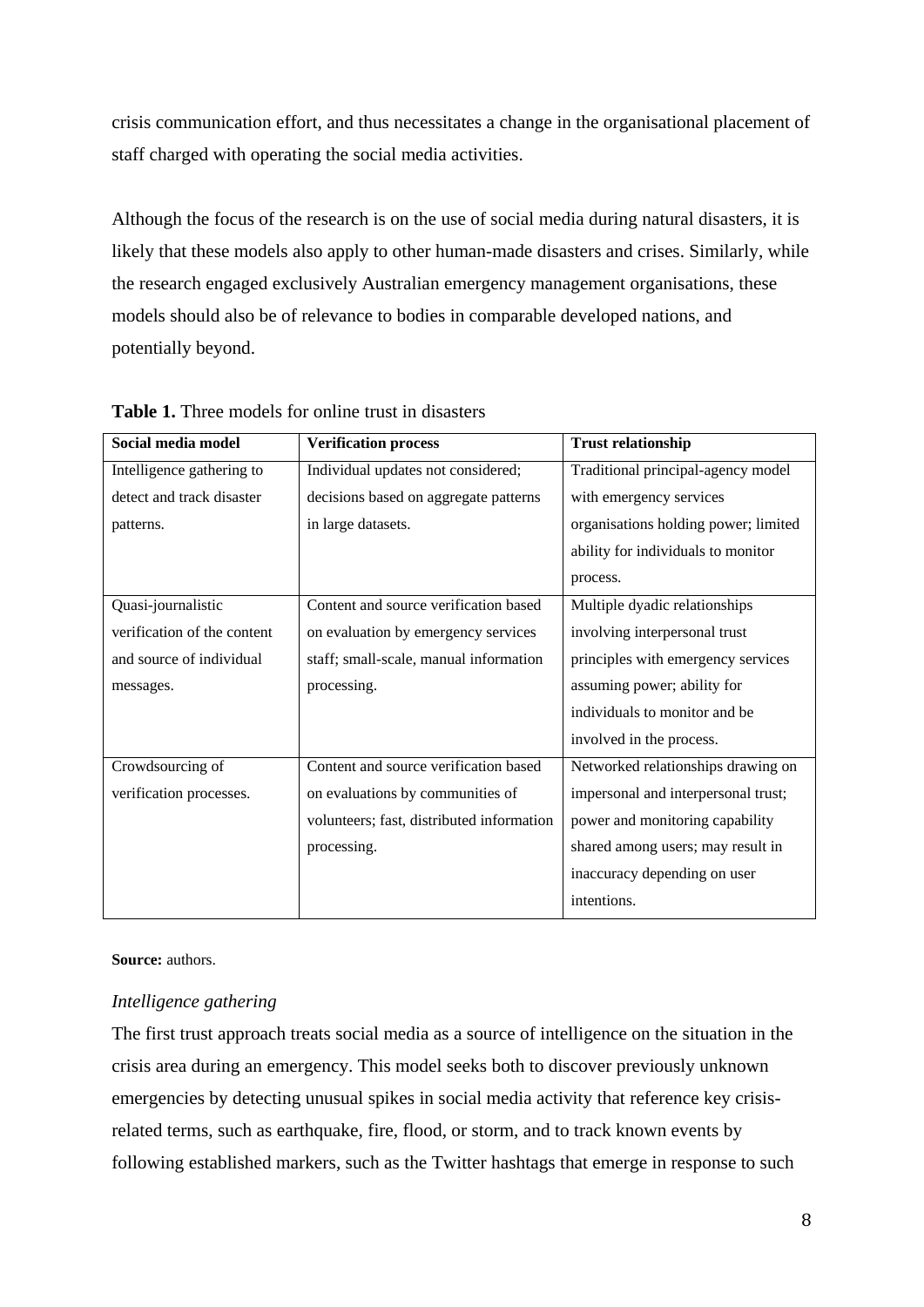situations. Such detection and tracking centrally utilises programmatic means of discovery and evaluation, including real-time social media analytics that assess volumetric, network, and sentiment patterns in the incoming data stream. Where feasible, these are combined, especially once indications of a potential crisis have been detected, with further manual evaluation and oversight—cf. Stieglitz et al. (2014) on the overall concept of social media analytics.

The social media content identified through this intelligence gathering approach is then further correlated with other data sources available to the emergency management organisation, including reports from emergency staff on the ground as well as background data on crisis-affected locations. This means that social media data are not considered to be accurate and reliable per se, and that individual updates on the local situation are not examined separately. Instead, they are utilised in aggregate form and correlated with other data sources, which often similarly exist in aggregate form, to paint a broader picture of the current situation. This focus on data *patterns* rather than on individual data *points* also removes any inherent need to engage directly with social media users as the sources of these data points (for example, to ask them for clarification on their updates). As a result of this purely observational and largely automated approach, this intelligence gathering model also represents the fastest and least resource-intensive approach to extracting information from social media feeds, at least once the technical infrastructure for the real-time tracking and analysis of such feeds has been established.

In this model, then, the staff of the emergency management organisation who operate the social media intelligence gathering tools represent the only principal actors in the information verification process. Social media users are treated as agents, but are observed from an aggregate, bird's-eye perspective rather than engaged as trusted partners in the information verification process. Indeed, their updates are never verified as such, with confidence in the situational patterns emerging from the social media feeds being established only because of the correlation of such patterns with other sources of information (which themselves may also not be trusted entirely).

While this use of social media in intelligence gathering is still in its formative stages, emergency management organisations are beginning to develop processes to identify and validate intelligence found on social media platforms. Tools that analyse social media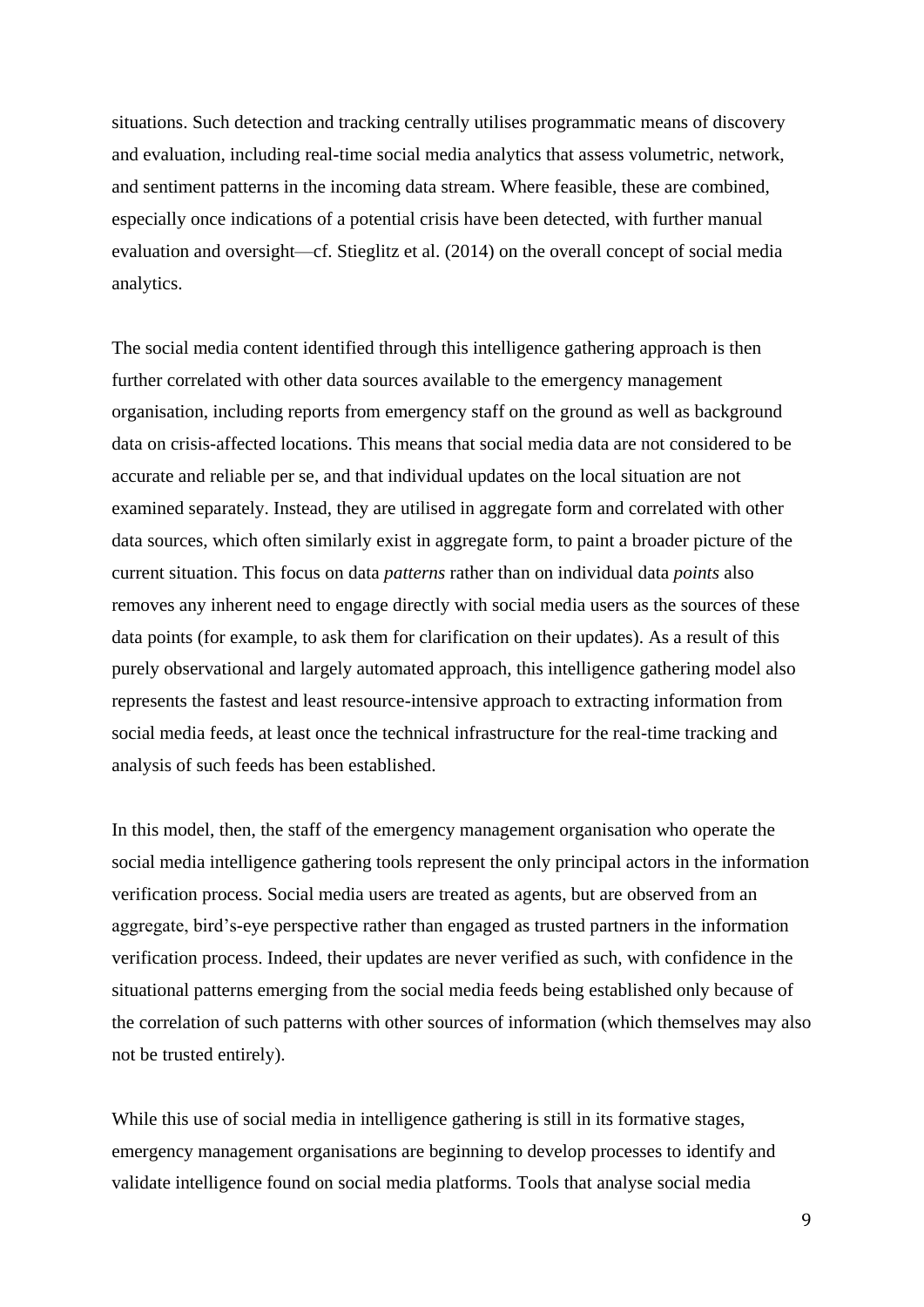messages using data mining techniques and natural language processing are able to provide authorities with enhanced situational awareness in a time of disaster. This on-the-ground and near real-time information is crucial to emergency management organisations to enable informed decisions to be made in relation to response and recovery efforts (Yin et al., 2012, pp. 52–53). For the present purposes, however, it addresses the challenge of developing trust in individuals and groups of social media users largely by bypassing it altogether: only the collective, aggregate patterns of social media activity among very large numbers of users are taken into account by such approaches, and even then often only as early indicators of an emerging crisis. Any further and more fine-grained engagement with the social media content underpinning any sudden spikes in activity requires different, less automated approaches, and hence builds on different mechanisms for establishing trust in the information provided by users.

## *Quasi-journalistic verification*

The second major model for using social media-derived information in emergency management, quasi-journalistic verification, shares some traits with the intelligence gathering approach. However, it operates at a smaller scale and with considerably more direct intervention from the organisation's social media staff. This model bases its core activities on long-established journalistic practices of source verification, which, at least in their orthodox formulation, require any unit of information to be confirmed by at least two independent sources before it becomes fit to publish. The social media staff in emergency management organisations who operate under this model therefore tend to take a more hands-on approach to monitoring social media feeds (utilising technical assistance from social media analytics applications to identify indicators for current and emerging crisis situations, but then tracking manually the feed of updates relating to such events), and focus less on the raw patterns of relevant social media activity than on individual items of information appearing in these feeds. Much like journalists, they mostly use their own judgement, based on professional experience, brief background searches, and common sense, in separating trustworthy from untrustworthy updates (and, over time, reliable from unreliable social media users).

Emergency management organisations have been slow to trust information received from social media platforms during disasters. A study by San Su, Wardell, III, and Thorkildsen (2013, p. 50) of emergency management organisations in the United States and their social media use found that more than 75 per cent of these agencies would not act on social media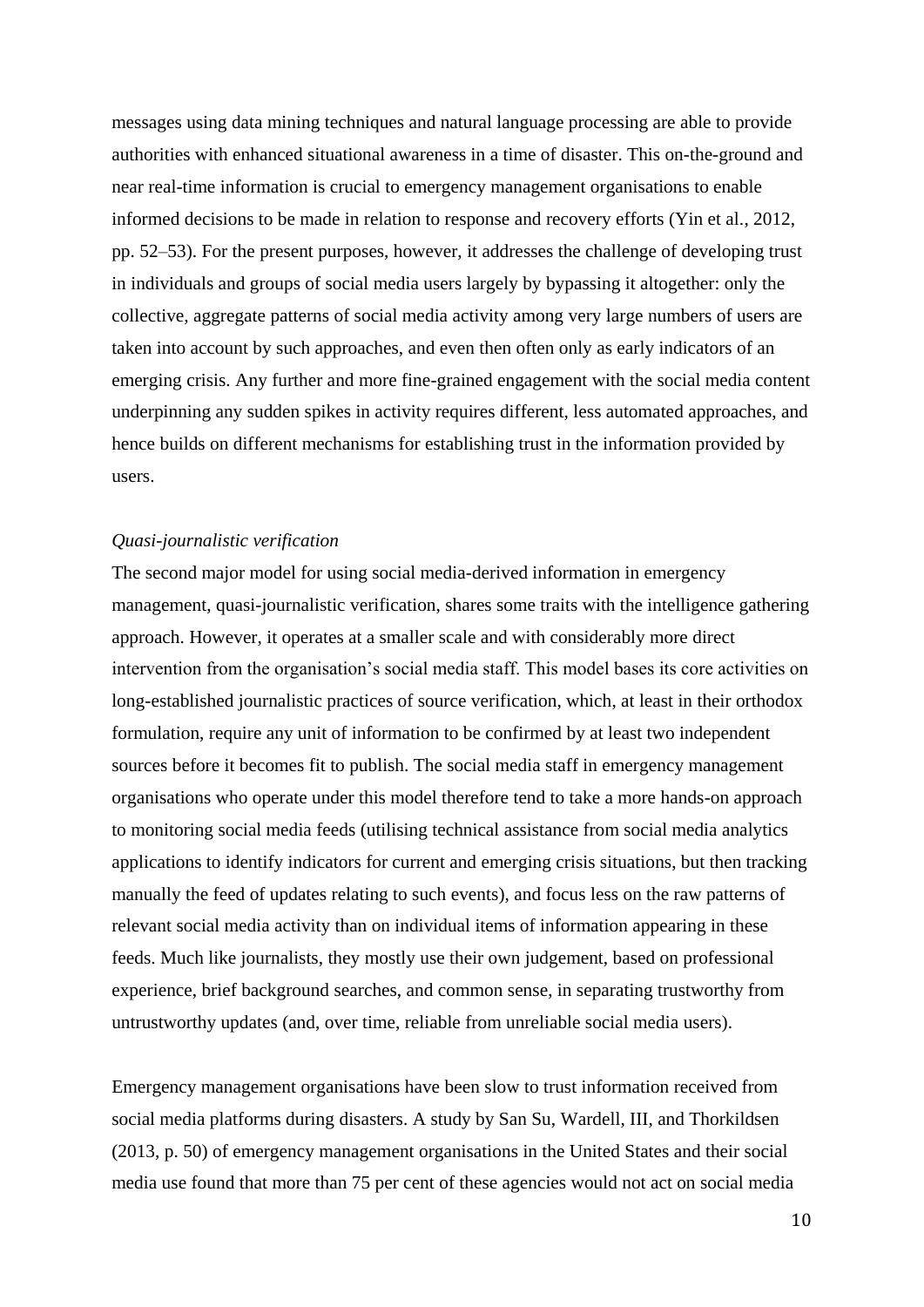information unless it was verified by another response agency or trusted source (see also Haddow and Haddow, 2014). However, while this concern about the accuracy of social media content is persistent and perhaps even justified, the increasingly widespread use of social media during a crisis pushes emergency management organisations into considering how to integrate information collection and verification strategies into emergency management policy and planning (Sutton, Palen, and Shklovski, 2008, p. 7).

In pursuing this second trust approach, then, social media staff follow the journalistic principle of independent verification wherever possible: they seek to receive confirmation of apparent situational updates from the crisis area from at least two social media users on the ground who have reported the situation independently of each other (such as in original tweets that do not retweet or @reply to each other), and ideally to correlate such information emerging from social media with reports from emergency management staff in the area. Such verification may also involve direct engagement with social media users through public @replies or non-public direct messages on Twitter, or their equivalents in other channels that is, they assume an active role in information gathering and verification, rather than merely serving as the passive monitors of information streams seen in the previous model.

Such active verification results in greater levels of confidence in the information extracted from social media sources than was possible in the first trust approach, even without correlation with other sources available to the emergency management organisation, and over time generates institutional knowledge of reliable users in specific areas who may be called upon again in the future to provide situational information crisis updates. The social media staff in the emergency management organisation continue to act as principals in the information evaluation process, therefore, but social media users become more active agents in their own right and are invited to engage more directly in two-way conversations with the principals, rather than merely being observed from a distance by them. More elaborate, manual verification processes, though, also come at a cost: they are more time- and resourceintensive, and they are unable to process very large volumes of social media updates with the speed that may be necessary during a disaster. A combination of automated intelligence gathering and manual verification approaches may be required, therefore, to address these limitations.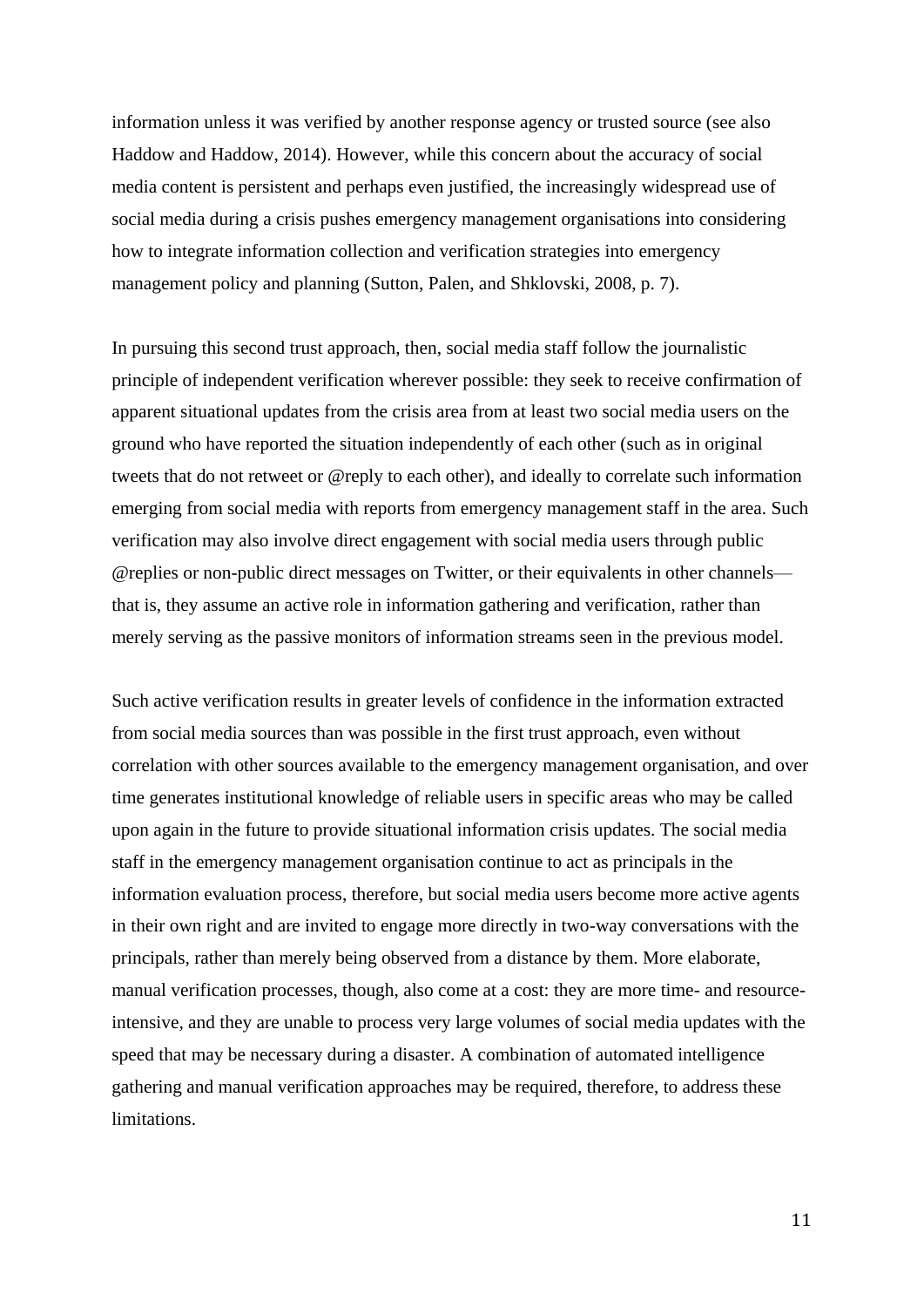From a trust studies perspective, this quasi-journalistic approach to verification attempts as much as possible to fast-track emergency services staff members' interpersonal trust evaluations of previously unknown social media users. For instance, while emergency services staff can appraise briefly the users' social media track record and gather publicly available information on them (from search engines), this information must also be subjected to personal assessment. By examining other users, emergency services staff rely to a considerable extent on their 'gut feeling', which is developed through sustained professional practice in emergency management and personal practice in actively using social media themselves.

By imposing the journalistic criterion of independent verification by multiple unrelated sources, this approach also attempts to minimise further negative repercussions from possible misjudgements. In this way, the medium becomes both an information source and the conduit for building and monitoring trust. The performance of individual social media users as information sources subsequent to the initial trust judgement may also confirm or challenge the staff member's perception of a user as a trustworthy source. This could eventually lead to the development of a more permanent personal trust relationship lasting to (and perhaps beyond) the conclusion of the crisis.

## *Crowdsourcing*

The third trust approach is crowdsourcing. The development of interpersonal trust relationships between emergency management staff and social media users is timeconsuming and attention-intensive, and hence rarely is feasible in acute crisis contexts beyond a small number of clearly important social media users acting as key information sources. However, within social media, which by definition are designed around the establishment and maintenance of *social* relationships between users, a substantial and complex network of interpersonal trust relationships already exists among users that predates the emergence of any disaster that requires the attention of emergency management organisations. Rather than attempting to establish quickly trust relationships with a significant number of social media users during a disaster, emergency management organisations may tap into existing information verification processes that are occurring constantly and naturally between users in social media environments.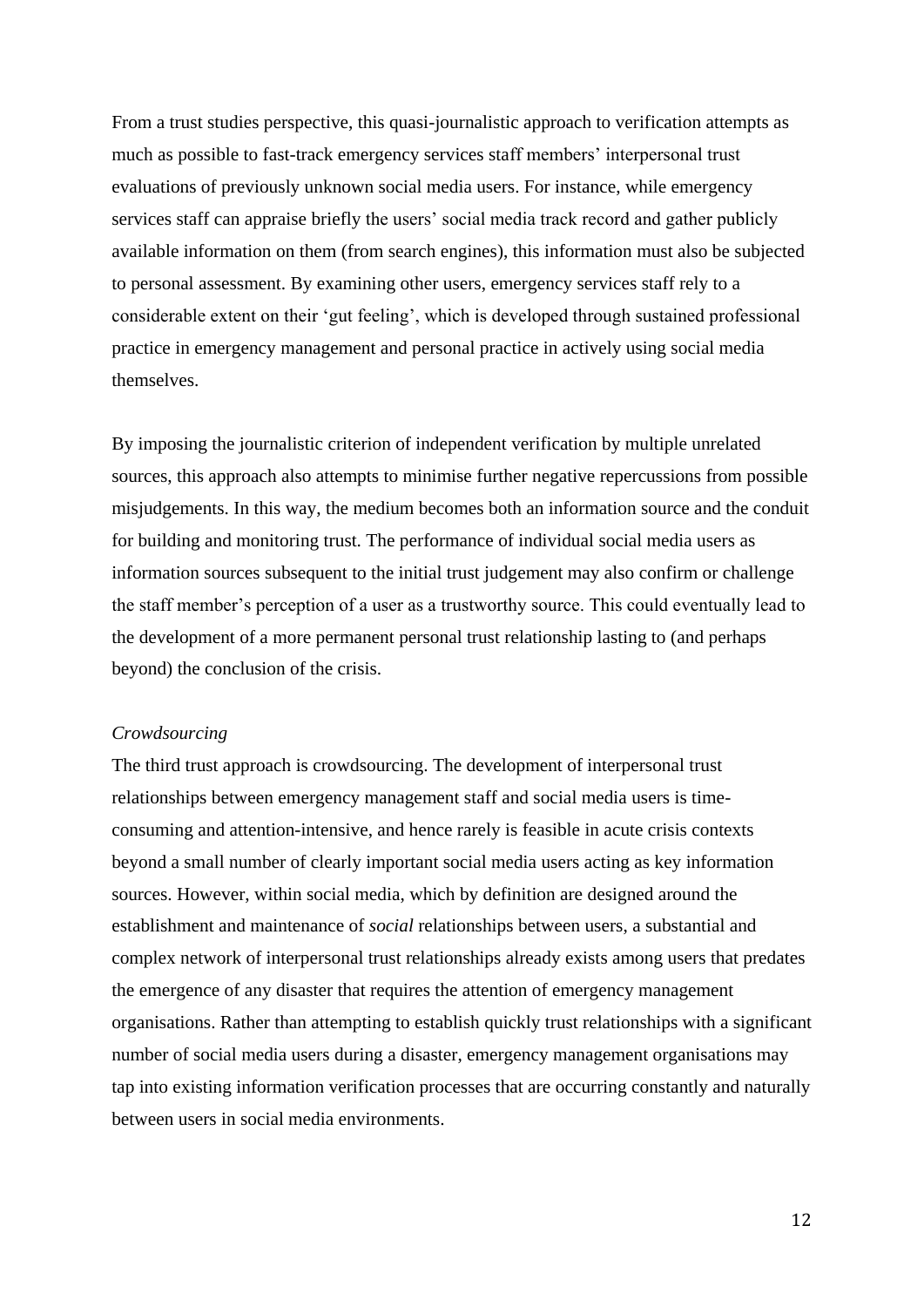Consequently, this model for gathering and verifying crisis-related social media information departs more substantially from the other two approaches. Here, social media (or more broadly, internet) users are more directly involved in the verification process themselves, rather than merely serving as sources of information on the current situation in the crisis area. This has the potential to speed up the verification process, as a larger base of participants may now be available to support that process than may be available even in a very well-resourced emergency management organisation. Yet, it can also create doubt about the reliability of this verification process, as a greater number of self-nominating volunteer participants with unknown levels of expertise in evaluating situational information are now involved in the endeavour. Given the uncertainties associated with this approach, the crowdsourcing model has been trialled to date only in a handful of crises, and often outside of, but sometimes with the implicit or explicit support of, relevant emergency management organisations. To the extent that such trials have resulted in demonstrably positive outcomes, a further mainstreaming of crowdsourcing approaches across emergency management organisations may follow in the future.

The crowdsourcing model borrows from the other two approaches. First, it builds in part on the automated intelligence gathering method by utilising similar tools to detect and acquire situationally-relevant social media updates in real time, and it may engage in some degree of aggregation and preselection to identify those updates that are most important and likely to be evaluated further by the crowdsourcing community. Second, it follows up on this initial detection and filtering stage by openly inviting volunteers to assess the potential trustworthiness and reliability of individual social media updates based on their own common-sense assessment. Next, it aggregates these multiple evaluations for each individual update (and in more sophisticated systems, also for each unique user in the dataset, where the user has posted more than one situational update) to generate confidence scores that point to those updates considered as most important and most trustworthy. Ranked in order of confidence, and filtering out the updates with confidence scores below a certain threshold, these evaluated social media updates may then be fed back into the internal processes of the emergency management organisation, where they can be correlated with situational and background information from other sources.

This approach, then, treats emergency management staff and social media participants alike as both agents and principals in the process of information verification. In facilitating the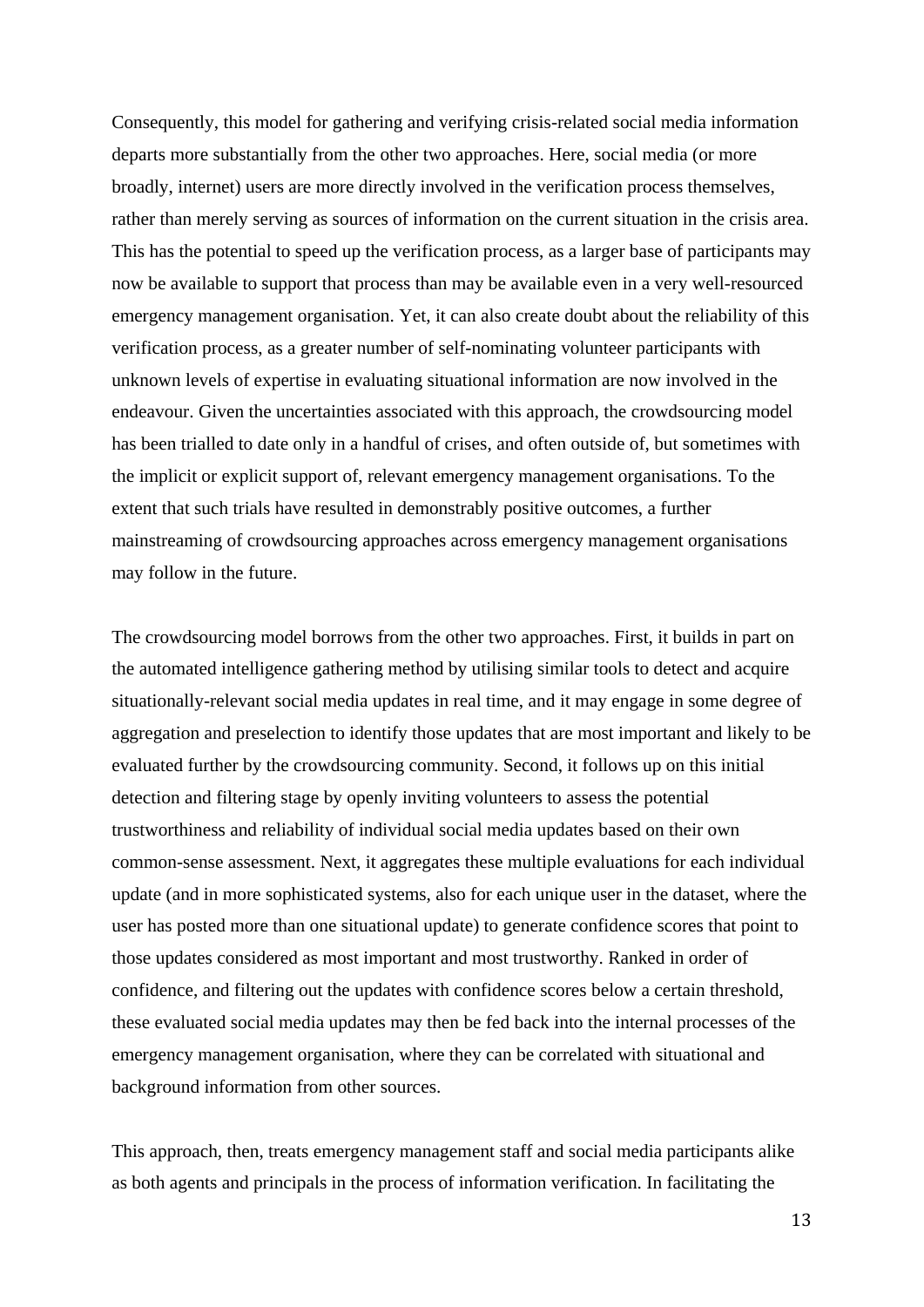crowdsourcing process, staff are able to set a range of general parameters for how to proceed (for instance, the selection of social media updates to evaluate, and the criteria for evaluation), but otherwise they depend on the voluntary contributions of a sufficiently large and motivated group of participants as a fundamental requirement for the success of the exercise. An emergency management organisation's ability to attract the user base necessary for this approach therefore also depends crucially on its standing in the general community: users will be motivated to participate in the crowdsourcing effort only if they feel that their effort is recognised by the organisation, and that it makes a difference in the management of the emergency at hand.

Crowdsourcing became prominent during the Haitian earthquake in January 2010, where volunteers monitored traditional media and social media sources to uncover critical information, such as about where people were trapped, about building collapses, and about medical emergencies, and then plotted this information on a live map that was available online. Emergency services then used this critical information in their disaster response planning (Haddow, Bullock, and Coppola, 2014, pp. 158–159). Similar crisis mapping approaches, often using the Ushahidi Maps platform,<sup>1</sup> were pursued in subsequent disasters. The Fukushima Daiichi Nuclear Plant meltdown that occurred as a result of the Tohoku earthquake in Japan in March 2011 sparked a different, more long-term crowdsourcing effort: following the disaster, the Government of Japan and the country's media initially played down its severity and did not provide the community with accurate information on the levels of radiation that ensued. In response to such misinformation, members of the public used social media to recruit and mobilise volunteers who were trained to measure radiation levels themselves and then to record and post these findings using Google Maps. $^2$  The results of this collective effort forced the government to become more transparent and to furnish the community with greater detail about the levels of radiation caused by the meltdown (Appleby (2012), as cited in Haddow, Bullock, and Coppola, 2014, pp. 158–159).

Crowdsourcing was used similarly in numerous ways during Hurricane Sandy in the US in October 2012 to provide information on the location of shelters, road closures, damage caused, and essential services that were still in operation, as well as to advise communities on

<sup>1&</sup>lt;br>
Se[e https://www.ushahidi.com](https://www.ushahidi.com/) (last accessed on 28 July 2016).

<sup>&</sup>lt;sup>2</sup> Se[e https://www.google.com/maps](https://www.google.com/maps) (last accessed on 28 July 2016).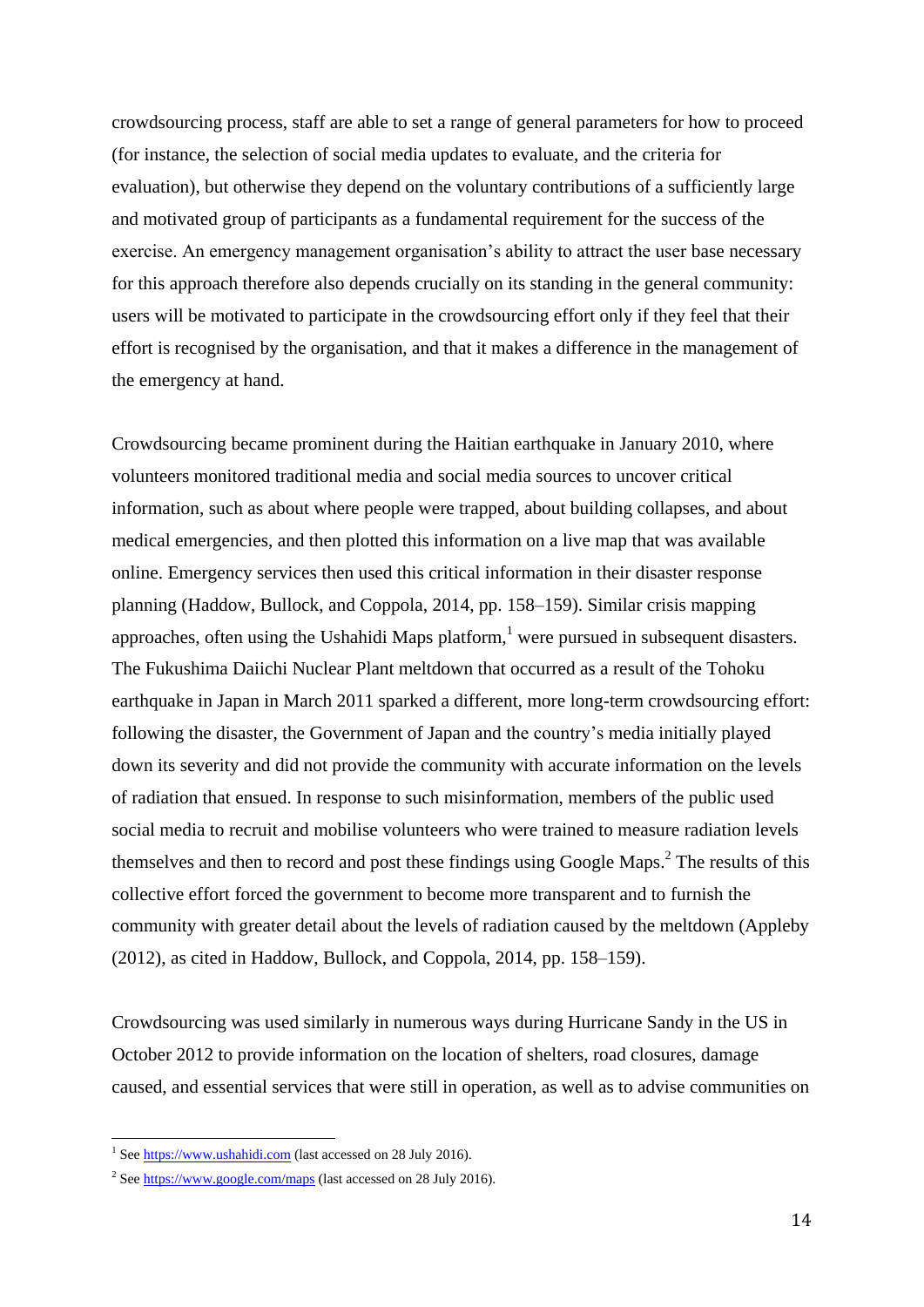the availability of desk space, electricity, and internet connectivity (UN-SPIDER, n.d., pp. 2– 8). This widespread use of crowdsourcing led Haddow, Bullock, and Coppola (2014, p. 149) to claim that the employment of social media during Sandy was instrumental in driving change in the way governmental agencies use social media for information dissemination, rumour control, and connecting people in a crisis.

#### **Towards more effective integration of social media information**

The steps towards drawing on information sourced from social media in emergency management, as described by the three models, and the necessary approaches to developing trust in social media users and their information, to date remain fledgling at best, however, and there is still considerable reluctance on the part of many emergency management organisations to engage fully with the complex, changeable, and (to them) often still very alien spaces of contemporary social media. Indeed, the development of the crowdsourcing approach (model three above) is driven in significant part also by this reluctance, as social media users and non-governmental organisations assume the initiative to explore new uses for social media in crisis communication while key governmental emergency management bodies dither. Even if such third-party and user initiatives have led to the creation of a number of valuable tools and techniques, including platforms such as Ushahidi Maps, the present situation is unsustainable and ultimately even dangerous, as it may dilute emergency response efforts and establish parallel, conflicting information and action structures that could cost lives.

If emergency services accept, as this study argues they must, that social media can be an important source of situational information during a crisis, then they must begin the process of incorporating social media information in their day-to-day emergency management processes. As demonstrated above, this involves tackling, crucially, the question of trust. The three models for approaching the verification of social media information outlined in this paper each provide a different answer to addressing this question, and these answers are not necessarily mutually exclusive; as seen, broad aggregation of user activity patterns under the intelligence gathering model may be combined with a more in-depth evaluation of individual social media posts (and of the users posting them), which may be either conducted by staff members employing quasi-journalistic techniques or performed through broad-based crowdsourcing processes. Which model, or which combination of models, is to be employed may differ from crisis to crisis (crowdsourcing volunteers may only make themselves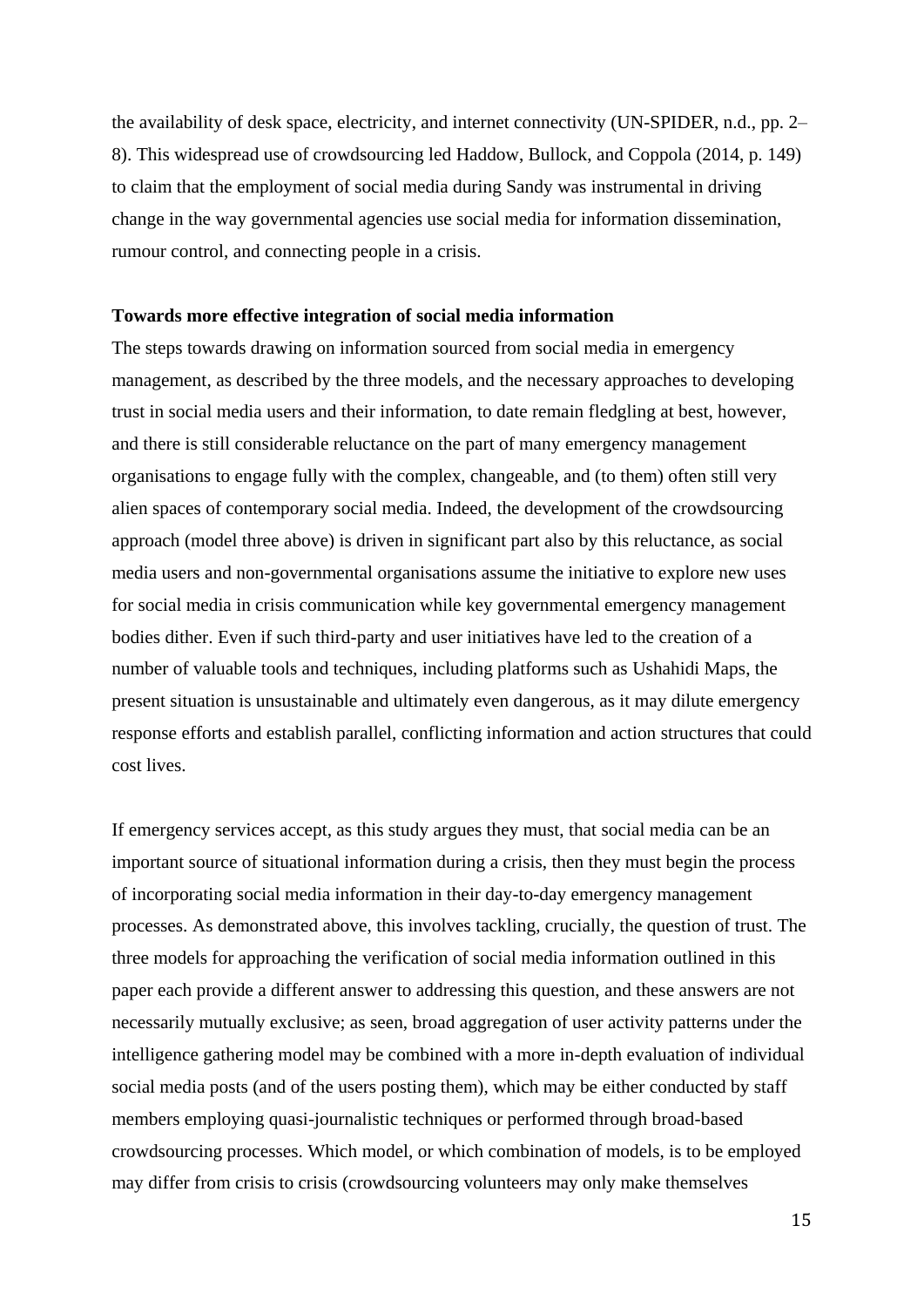available for major disasters, for example), but it depends too on the capacity of individual emergency management organisations and their staff to deploy specific verification techniques.

Such organisational positioning is necessarily also directly related to technical capabilities and organisational structures, then. The intelligence gathering model, for instance, inherently relies on the availability of advanced social media monitoring tools (and of the personnel trained to use them), whereas the quasi-journalistic model may require less technological investment, but is more work-intensive and hence relies on the availability of greater staff numbers. A combination of both (to identify broad user activity patterns and select key messages and users for additional, manual follow-up), while significantly more powerful, further amplifies these needs, and requires an organisational structure that avoids any barriers between passive information monitoring and active user engagement.

Such supportive conditions are far from guaranteed, as many emergency services draw clear organisational boundaries between those of their internal units dealing respectively with incoming intelligence and information and with outgoing advice and media releases; indeed, because of the relative novelty of social media monitoring methods and tools, such efforts are sometimes still outsourced entirely to third-party services and contracted social media analysts. This constitutes a highly problematic organisational model, as the institutional barriers between such external contractors and internal staff must necessarily limit effective information flows. However, more positive and constructive approaches do exist: for instance, the Country Fire Authority in Victoria, Australia, has enhanced its processes of verifying social media communication by co-locating the personnel who monitor, verify, use, authorise, and release information via social media channels (Anderson, 2012, pp. 7–8). Similarly, in several US emergency management organisations, public information officers work closely with senior management to facilitate the swift release of approved information via social media channels (Hughes, 2012, p. 159).

Finally, crowdsourcing approaches require considerable technical skills and investment in technology—even if a number of industry-standard platforms such as Ushahidi Maps are now readily available—as well as significant staff time for the facilitation of constructive crowdsourcing practices. Limited acceptance by government of crowdsourcing as a legitimate form of community involvement, and, in some countries and contexts, underlying

16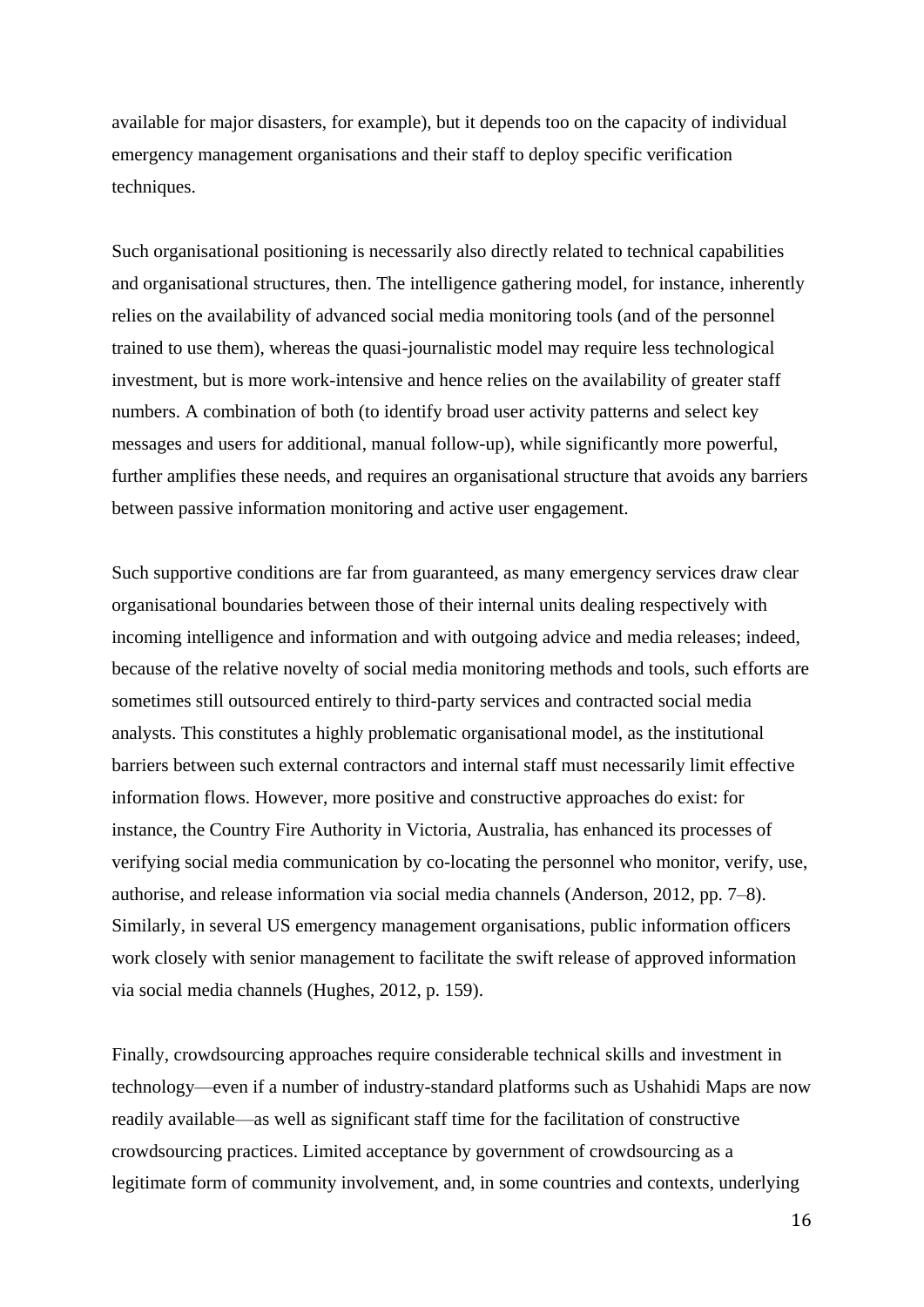distrust of the motives of governmental authorities by citizen participants, mean that third parties at arms' length from governmental agencies themselves continue to be considerably more visible as facilitators of crowdsourcing efforts during a crisis than official emergency management organisations. Such shortcomings might be able to be addressed in the near term simply by emergency services tapping into the outcomes of crowdsourcing efforts even if they did not facilitate such processes themselves; but this requires, too, the development of inter-organisational trust relationships between governmental and non-governmental services, of course.

# **Conclusion**

This brief exploration of three different models for the verification of social media-sourced information by emergency management organisations has revealed a complex network of trust relationships. These determine the extent to which and the processes via which such information may come to be incorporated in crisis response efforts:

- impersonal and interpersonal trust by emergency management organisations in social media platforms as such, in social media communities, and in individual social media users;
- trust by users and communities in emergency management staff, organisations, and the governmental structures of which they are a part;
- trust among governmental and non-governmental organisations to collaborate effectively in the disaster relief effort; and
- even personal and impersonal trust between individual staff and operational units within emergency management organisations themselves.

Each of these trust relationships has a tangible impact on the possibility and the efficiency of information flowing from social media sources into emergency management decision-making processes.

The verification models outlined, although clearly distinct from one another, each have the potential to affect a subset of these trust relationships, at least to some extent, and thus to improve the quality of the information on which crisis response decisions are based. It is important to stress, however, that this is not necessarily an argument for substantially greater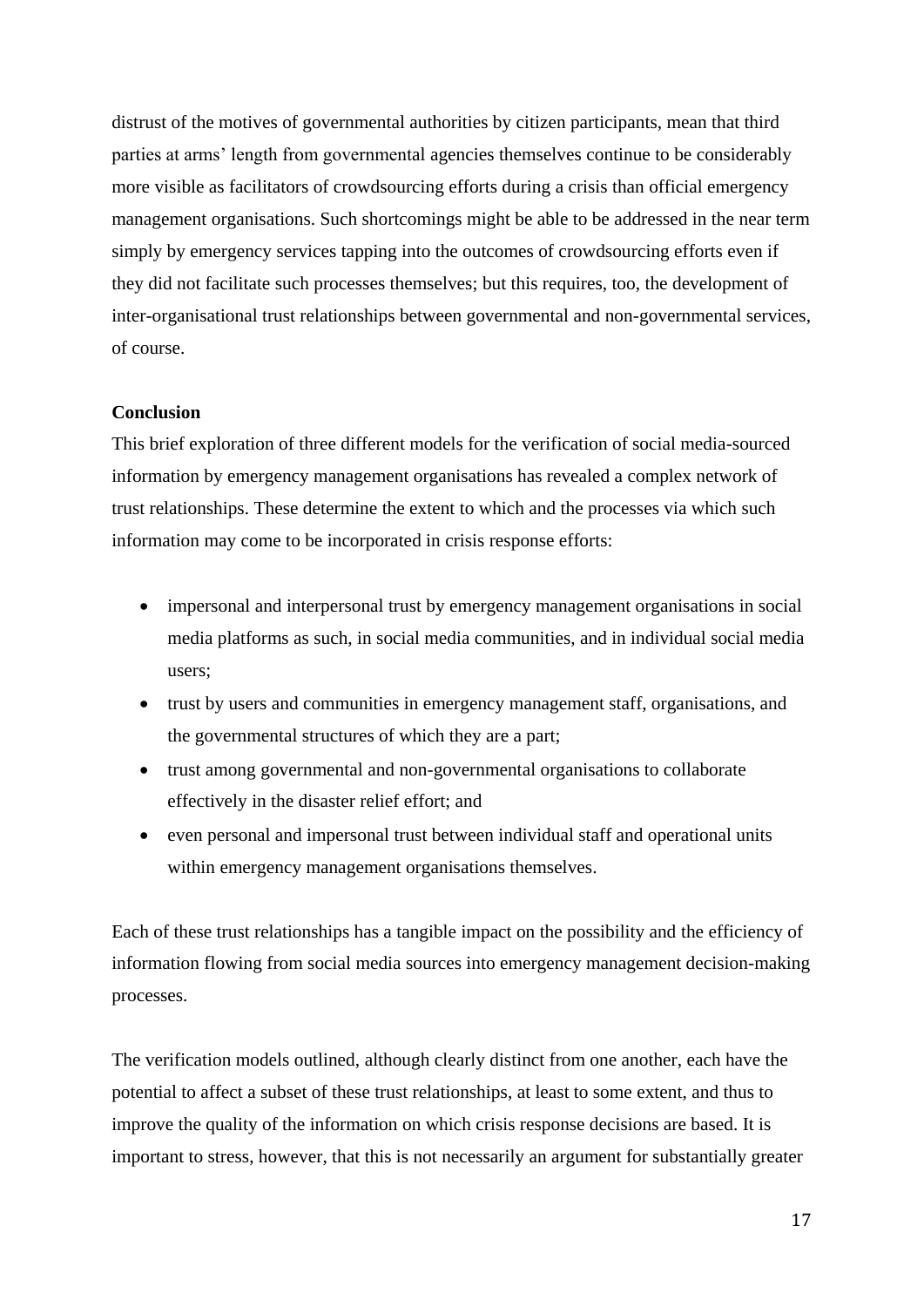or wholesale inclusion of social media content in such decisions: the purpose of verification is to work out what (or whom) to trust as much as what *not* to trust, and the verification processes sketched out here may well lead to the dismissal of large volumes of user-provided information at times. This exclusionary process, though, is just as important as the highlighting of specific social media-derived updates for inclusion. Indeed, recent history shows that identification of rumours currently circulating on social media, resulting from the verification process, also provides an important opportunity for emergency services to address directly and counteract such misinformation. During the Queensland floods of January 2011, the state's police service successfully deployed the #mythbuster hashtag on Twitter to respond to current rumours and to avoid any negative repercussions (Bird, Ling, and Haynes, 2012, p. 31; Bruns et al., 2012, p. 8). In other words, it used #mythbuster to encourage actively community *mis*trust in specific information and in the users circulating it. A similar principle of demonstrating trust in and between community members was adopted by the US-based Centers for Disease Control and Prevention during the Influenza A (H1N1) pandemic of 2009–10, with community members self-correcting information online (Veil, Buehner, and Palenchar, 2011).

Such active operationalisation of the existing social media community's trust in an emergency organisation to discredit the information circulated by untrustworthy sources remains an exceptional case, but it does demonstrate the powerful potential of strong trust relationships between citizens and governmental agencies. Yet, even in cases where emergency management organisations have still to develop such long-term, mutually beneficial trust relationships, there is a range of promising models and mechanisms for the evaluation and verification of user-generated content. These may be employed in real time to establish at least a level of provisional trust in the situational updates shared by social media users.

## **Correspondence**

Dr Amisha Mehta, QUT Business School, Queensland University of Technology, GPO Box 2434, Brisbane, QLD 4001, Australia. Telephone: +61(0)7 3138 1798; e-mail: a.mehta@qut.edu.au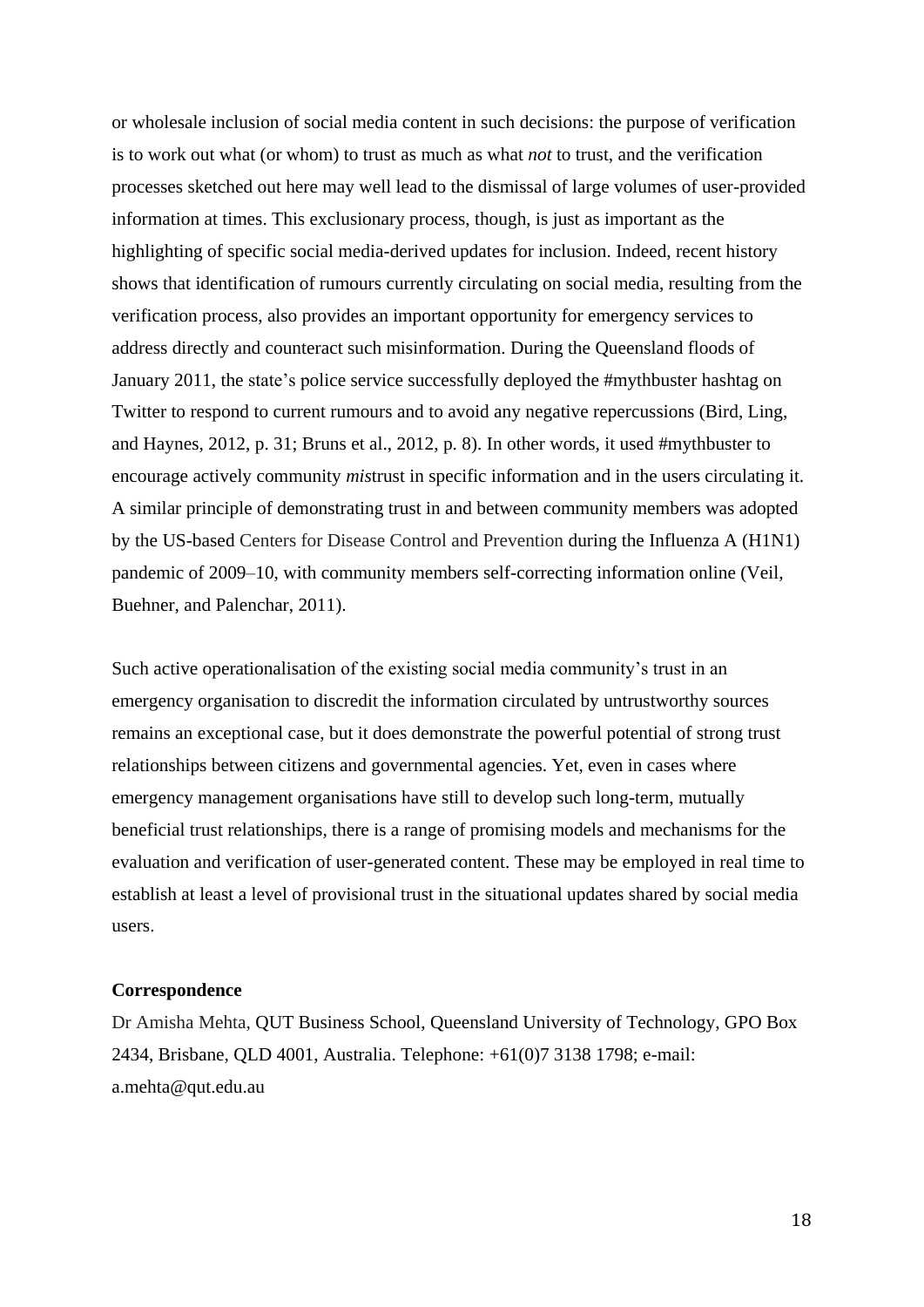## **References**

- Anderson, M. (2012) *Integrating Social Media into Traditional Emergency Management Command and Control Structures: The Square Peg into the Round Hole?* Paper presented at the 'Emergency Media and Public Affairs Conference', Melbourne, Australia, 6–8 May 2012.
- Beccerra, M. and A.K. Gupta (1999) 'Trust within the organization: integrating the trust literature with agency theory and transaction cost economics'. *Public Administration Quarterly.* 23(2). pp. 177–203.
- Bird, D., M. Ling, and K. Haynes (2012) 'Flooding Facebook The use of social media during the Queensland and Victorian floods'. *Australian Journal of Emergency Management.* 27(1). pp. 27–33.
- Bruns, A., J. Burgess, K. Crawford, and F. Shaw (2012) *#qldfloods and @QPSMedia: Crisis Communication on Twitter in the 2011 South East Queensland Floods*. ARC Centre of Excellence for Creative Industries and Innovation, Brisbane.
- Creed, W.E.D. and R.E. Miles (1996) 'Trust in organizations: a conceptual framework linking organizational forms, managerial philosophies, and the opportunity costs of controls' In R.M. Kramer and T.R. Tyler (eds.) *Trust in Organizations.* Sage Publications, Thousand Oaks, CA. pp. 16–38.
- Crowe, A. (2012) *Disasters 2.0: The Application of Social Media Systems for Modern Emergency Management.* CRC Press, Boca Raton, FL.
- Dussaillant, F. and E. Guzmán (2014) 'Trust via disasters: the case of Chile's 2010 earthquake'. *Disasters.* 38(4). pp. 808–832.
- Gambetta, D. (1988) 'Can we trust trust?'. In D. Gambetta (ed.) *Trust: Making and Breaking Cooperative Relations.* Basil Blackwell, Oxford. pp. 158–175.
- Gao, H., G. Barbier, and R. Goolsby (2011) 'Harnessing the crowdsourcing power of social media for disaster relief'. *IEEE Intelligent Systems.* 26(3). pp. 10–14.
- Haddow, G.D., J.A. Bullock, and D.P. Coppola (2014) *Introduction to Emergency Management.* Fifth edition. Butterworth-Heinemann, Waltham, MA.
- Haddow, G.D. and K.S. Haddow (2014) *Disaster Communications in a Changing Media World.* Second edition. Butterworth-Heinemann, Waltham, MA.
- Haynes, K., J. Barclay, and N.F. Pidgeon (2008) 'The issue of trust and its influence on risk communication during a volcanic crisis'. *Bulletin of Volcanology.* 70(5). pp. 605–621.
- Houston, J.B. et al. (2015) 'Social media and disasters: a functional framework for social media use in disaster planning, response, and research'. *Disasters.* 39(1). pp. 1–22.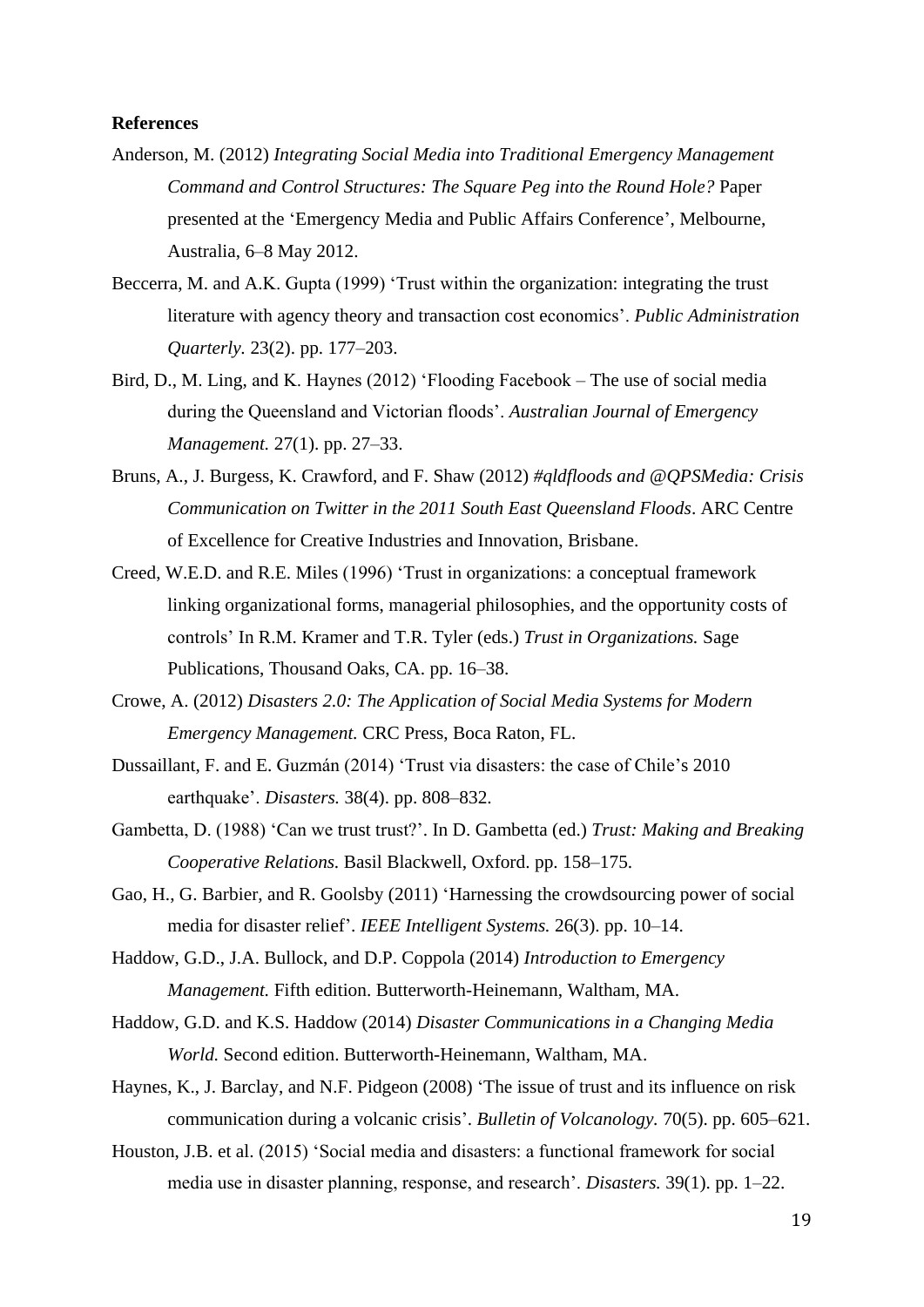- Hughes, A. (2012) *Supporting the Social Media Needs of Emergency Public Information Officers with Human-Centered Design and Development.* PhD dissertation. University of Colorado at Boulder, CO.<http://eric.ed.gov/?id=ED551650> (last accessed on 28 July 2016).
- Jung, J.Y. and M. Moro (2014) 'Multi-level functionality of social media in the aftermath of the Great East Japan Earthquake'. *Disasters.* 38(S2). pp. S123–S143.
- Lane, C. (1998) 'Introduction: theories and issues in the study of trust'. In C. Lane and R. Bachmann (eds.) *Trust Within and Between Organizations.* Oxford University Press, New York, NY. pp. 1–30.
- Lindsay, B.R. (2011) *Social Media and Disasters: Current Uses, Future Options, and Policy Considerations.* Congressional Research Service, Washington, DC.
- Luhmann, N. (1988) 'Familiarity, confidence, trust: problems and alternatives'. In D. Gambetta (ed.) *Trust: Making and Breaking Cooperative Relations.* Basil Blackwell, Oxford. pp. 94–107.
- Mayer, R.C., J.H. Davis, and F.D. Schoorman (1995) 'An integrative model of organizational trust'. *Academy of Management Review.* 20(3). pp. 709–734.
- Mehta, A. (2007) 'Trust in a time of crisis: the mass media as a guardian of trust'. In V. Bakir and D.M. Barlow (eds.) *Communication in the Age of Suspicion.* Palgrave Macmillan, Basingstoke. pp. 155–166.
- Mendoza, M., B. Poblete, and C. Castillo (2010) *Twitter under Crisis: Can we Trust what we RT?.* Paper presented at the 'First Workshop on Social Media Analytics (SOMA '10)', Washington, DC, 25 July 2010. [http://snap.stanford.edu/soma2010/papers/soma2010\\_11.pdf](http://snap.stanford.edu/soma2010/papers/soma2010_11.pdf) (last accessed on 28 July 2016).
- Miller, G.J. and A.B. Whitford (2002) 'Trust and incentives in principal-agent negotiations'. *Journal of Theoretical Politics*. 14(2). pp. 231–267.
- Paton, D. (2007) 'Preparing for natural hazards: the role of community trust'. *Disaster Prevention and Management: An International Journal.* 16(3). pp. 370–379.
- Poortinga, W. and N.F. Pidgeon (2003) 'Exploring the dimensionality of trust in risk regulation'. *Risk Analysis.* 23(5). pp. 961–972.
- Poortinga, W. and N.F. Pidgeon (2004) 'Trust, the asymmetry principle, and the role of prior beliefs'. *Risk Analysis.* 24(6). pp. 1475–1486.
- San Su, Y., C. Wardell, III, and Z. Thorkildsen (2013) *Social Media in the Emergency Management Field*. CAN Analysis and Solutions, Alexandria, VA.